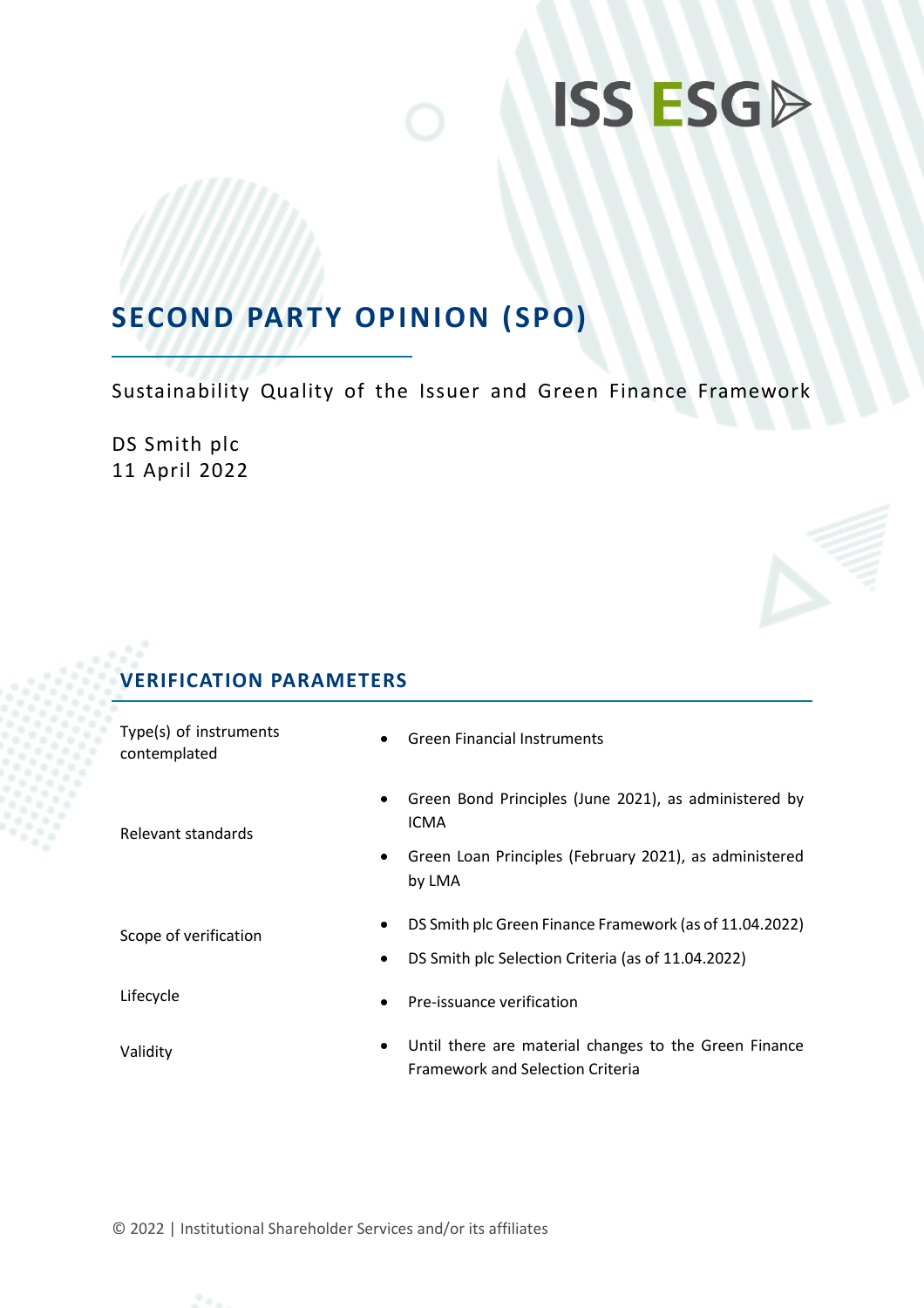

## **CONTENTS**

| PART I: GREEN FINANCE INSTRUMENTS LINK TO DS SMITH'S SUSTAINABILITY STRATEGY 5    |
|-----------------------------------------------------------------------------------|
|                                                                                   |
| B. CONSISTENCY OF GREEN FINANCE FRAMEWORK WITH DS SMITH'S SUSTAINABILITY STRATEGY |
|                                                                                   |
|                                                                                   |
| A. CONTRIBUTION OF THE GREEN FINANCE INSTRUMENT TO THE UN SDGs  15                |
| B. MANAGEMENT OF ENVIRONMENTAL AND SOCIAL RISKS ASSOCIATED WITH THE SELECTION     |
|                                                                                   |
|                                                                                   |
|                                                                                   |
|                                                                                   |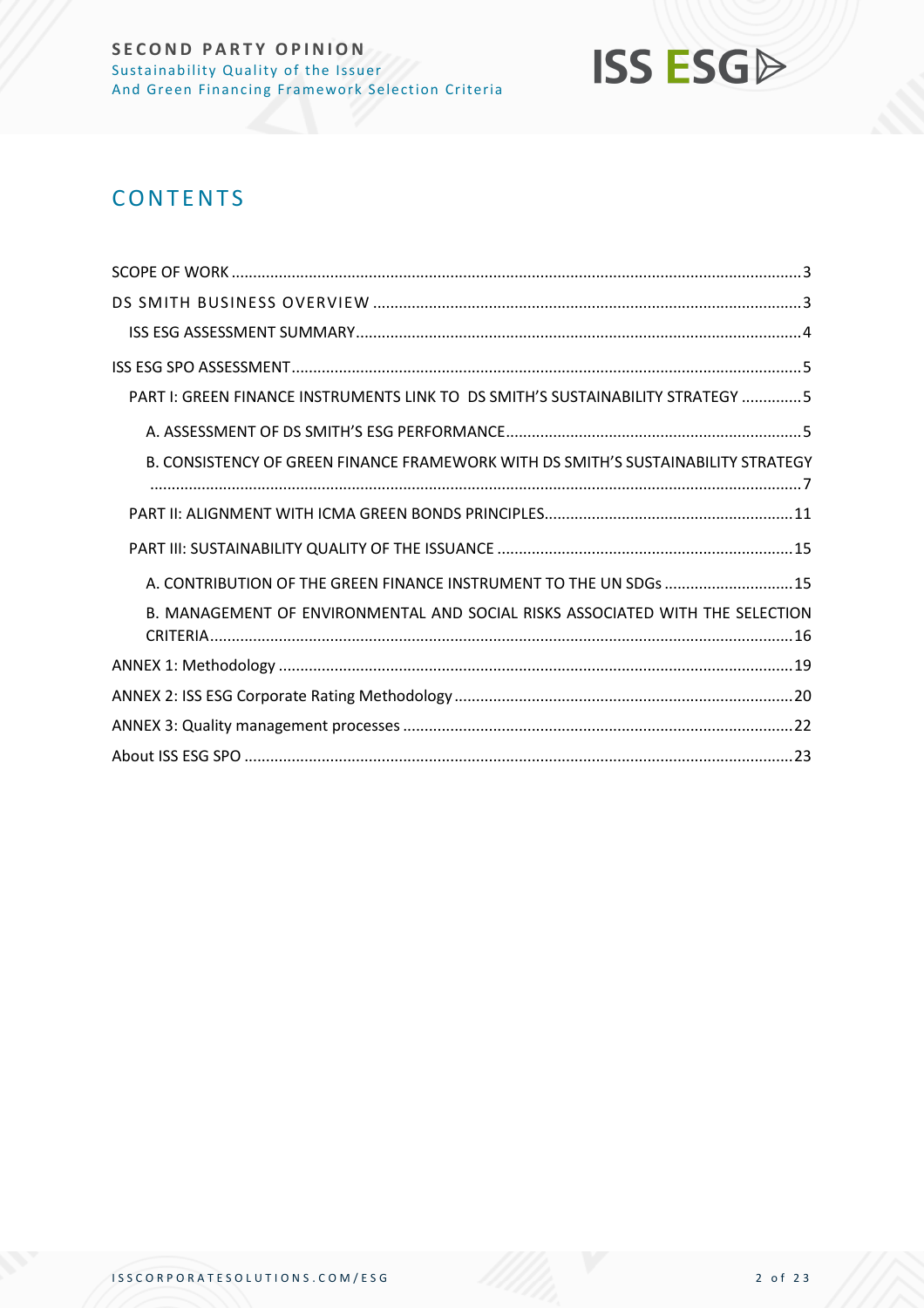

## <span id="page-2-0"></span>SCOPE OF WORK

DS Smith plc ("DS Smith" or "the Issuer" or "the company") commissioned ISS ESG to assist with its Green Financial Instruments by assessing three core elements to determine the sustainability quality of the instrument:

- 1. Green Financial Instruments' link to DS Smith'ssustainability strategy drawing on DS Smith's overall sustainability profile and issuance-specific Use of Proceeds categories.
- 2. DS Smith's Green Finance Framework (28.03.2022 version) benchmarked against the International Capital Market Association's (ICMA) Green Bond Principles (GBP) and Loan Market Association's (LMA) Green Loan Principles (GLP).
- 3. The Selection Criteria whether the projects contribute positively to the UN SDGs and perform against ISS ESG's issue-specific key performance indicators (KPIs) (See Annex 2).

## <span id="page-2-1"></span>DS SMITH BUSINESS OVERVIEW

DS Smith Plc provides packaging solutions, paper products, and recycling services worldwide.

In the packaging segment, the company offers transit and transport, consumer, retail and shelf ready, online and e-retail, industrial, hazardous, multi-material, inserts and cushioning, and electrostatic discharge packaging products, as well as wrap arounds, trays, and bag-in-boxes.

In the paper products segment, the company is specialized in manufacturing corrugated case material (CCM), a paper used for conversion into corrugated board, as well as specialty papers, kraft papers, and other related technical and supply chain services. Its overall operations in paper products are directed towards its packaging requirements.

It also provides various recycling and waste management services, including total waste management, paper and cardboard recycling, confidential shredding, and plastics recycling, as well as equipment for the retail, manufacturing, print and publishing, paper mills, automotive, and public sectors.

DS Smith Plc was founded in 1940 and is headquartered in London, the United Kingdom. The company operates across Europe and in the United States, and has a total number of employees of 28864, as of 30 April 2021<sup>1</sup>.

<sup>&</sup>lt;sup>1</sup> DS Smith, DS Smith Annual Report 2021, [https://www.dssmith.com/globalassets/corporate/annual-reports/ds-smith-annual-report-](https://www.dssmith.com/globalassets/corporate/annual-reports/ds-smith-annual-report-2021_single-pages.pdf)[2021\\_single-pages.pdf](https://www.dssmith.com/globalassets/corporate/annual-reports/ds-smith-annual-report-2021_single-pages.pdf)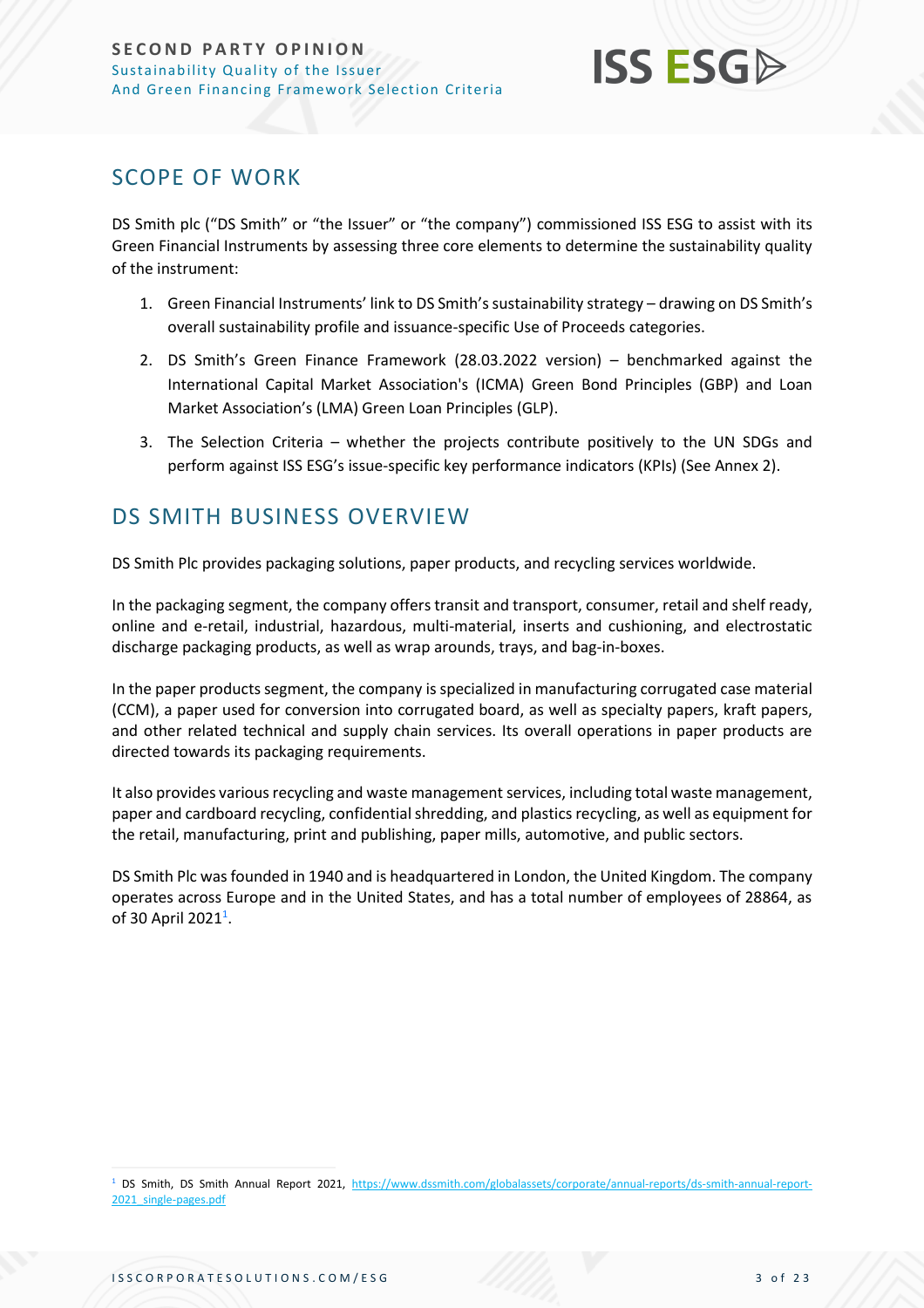## **ISS ESGA**

## <span id="page-3-0"></span>ISS ESG ASSESSMENT SUMMARY

| <b>SPO SECTION</b>                                                                           | <b>SUMMARY</b>                                                                                                                                                                                                                                                                                                                                                                                                                                                                                                                                                                                           | <b>EVALUATION</b> <sup>2</sup>                                     |
|----------------------------------------------------------------------------------------------|----------------------------------------------------------------------------------------------------------------------------------------------------------------------------------------------------------------------------------------------------------------------------------------------------------------------------------------------------------------------------------------------------------------------------------------------------------------------------------------------------------------------------------------------------------------------------------------------------------|--------------------------------------------------------------------|
| Part 1:<br>Green<br>financing<br>framework<br>link to issuer's<br>sustainability<br>strategy | According to the ISS ESG Corporate Rating published on 28.03.2022,<br>the issuer shows a high sustainability performance against the industry<br>peer group on key ESG issues faced by the Paper and Packaging<br>industry. The issuer ranks 4 <sup>th</sup> out of 43 companies within its sector.<br>The Use of Proceeds financed through this Financing Framework are<br>consistent with the issuer's sustainability strategy and material ESG<br>topics for the issuer's industry. The rationale for issuing Green<br>Financing Framework is clearly described by the issuer.                        | <b>Consistent</b><br>issuer's<br>sustainability<br><b>Strategy</b> |
| Part 2:<br>Alignment<br>with GBP                                                             | The issuer has defined a formal concept for its Green Financing<br>Framework regarding use of proceeds, processes for project<br>evaluation and selection, management of proceeds and reporting. This<br>concept is in line with the ICMA Green Bonds Principles.                                                                                                                                                                                                                                                                                                                                        | <b>Aligned</b>                                                     |
| Part 3:<br><b>Sustainability</b><br>quality of the<br><b>Selection</b><br><b>Criteria</b>    | The overall sustainability quality of the Selection Criteria in terms of<br>sustainability contributions, risk avoidance and minimization is good<br>based upon the ISS ESG assessment. The Green Financing Framework<br>will (re-)finance eligible asset categories which include: Circular<br>Economy and Land Use and Forestry<br>Those use of proceeds categories have a significant contribution to<br>SDG 12 'Responsible Consumption and Production' and SDG 15 'Life<br>on Land'. The environmental and social risks associated with those use<br>of proceeds categories have been well managed. | <b>Positive</b>                                                    |

<span id="page-3-1"></span><sup>2</sup> ISS ESG's evaluation is based on the DS Smith's Green Finance Framework (February 2022 version), on the analysed Selection Criteria as received on the 15.02.2022, and on the ISS ESG Corporate Rating updated on the 25.02.2022 and applicable at the SPO delivery date.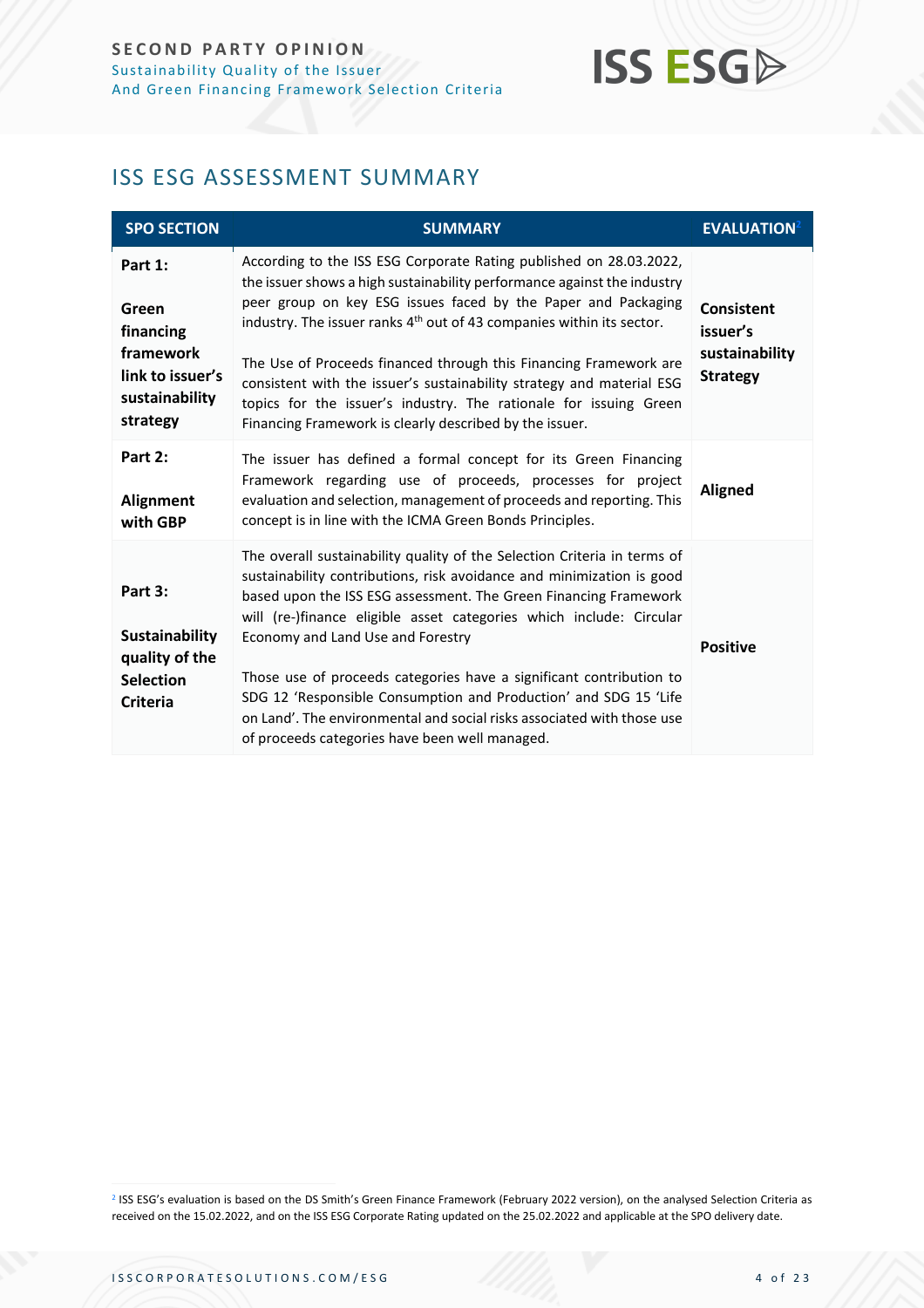## **ISS ESG**

## <span id="page-4-0"></span>PART I: GREEN FINANCE INSTRUMENTS LINK TO DS SMITH'S SUSTAINABILITY STRATEGY

## <span id="page-4-1"></span>A. ASSESSMENT OF DS SMITH'S ESG PERFORMANCE

The ISS ESG Corporate Rating provides material and forward-looking environmental, social and governance (ESG) data and performance assessments.

| COMPANY         | <b>INDUSTRY</b> | DECILE RANK | TRANSPARENCY LEVEL |
|-----------------|-----------------|-------------|--------------------|
| <b>DS SMITH</b> | PACKAGING       |             | <b>VERY HIGH</b>   |
|                 |                 |             |                    |

This means that the company currently shows a high sustainability performance against peers on key ESG issues faced by the Packaging industry and obtains a Decile Rank relative to its industry group of 1, given that a decile rank of 1 indicates highest relative ESG performance out of 10.

## *ESG performance*

As of 08.04.2022, this rating places DS Smith 4<sup>th</sup> out of 43 companies rated by ISS ESG in the Packaging industry.

Key challenges faced by companies in this industry in terms of sustainability management are displayed in the chart on the right, as well as the issuer's performance against those key challenges in comparison to the average industry peers' performance.

### **Key Issue Performance**



## *Sustainability Opportunities*

DS Smith is a producer of corrugated packaging. By having a product portfolio that includes a high share of products made from recycled materials and by also operating recycling facilities that offer recycling services to its customers (estimated around 10% of net sales), DS Smith strongly contributes to the sustainable development goal of optimizing material use. The company has sold its plastic division in 2019 and focuses now on wood fibre-based products only.

Furthermore, the company aims to manufacture 100 percent reusable or recyclable packaging by 2023. To achieve this goal, the company has implemented a comprehensive strategy to increase the recyclability of its products by, for example, developing clear recyclability guidance for its customers, collaboration with associations (e.g., The Ellen MacArthur Foundation) to find innovative solutions.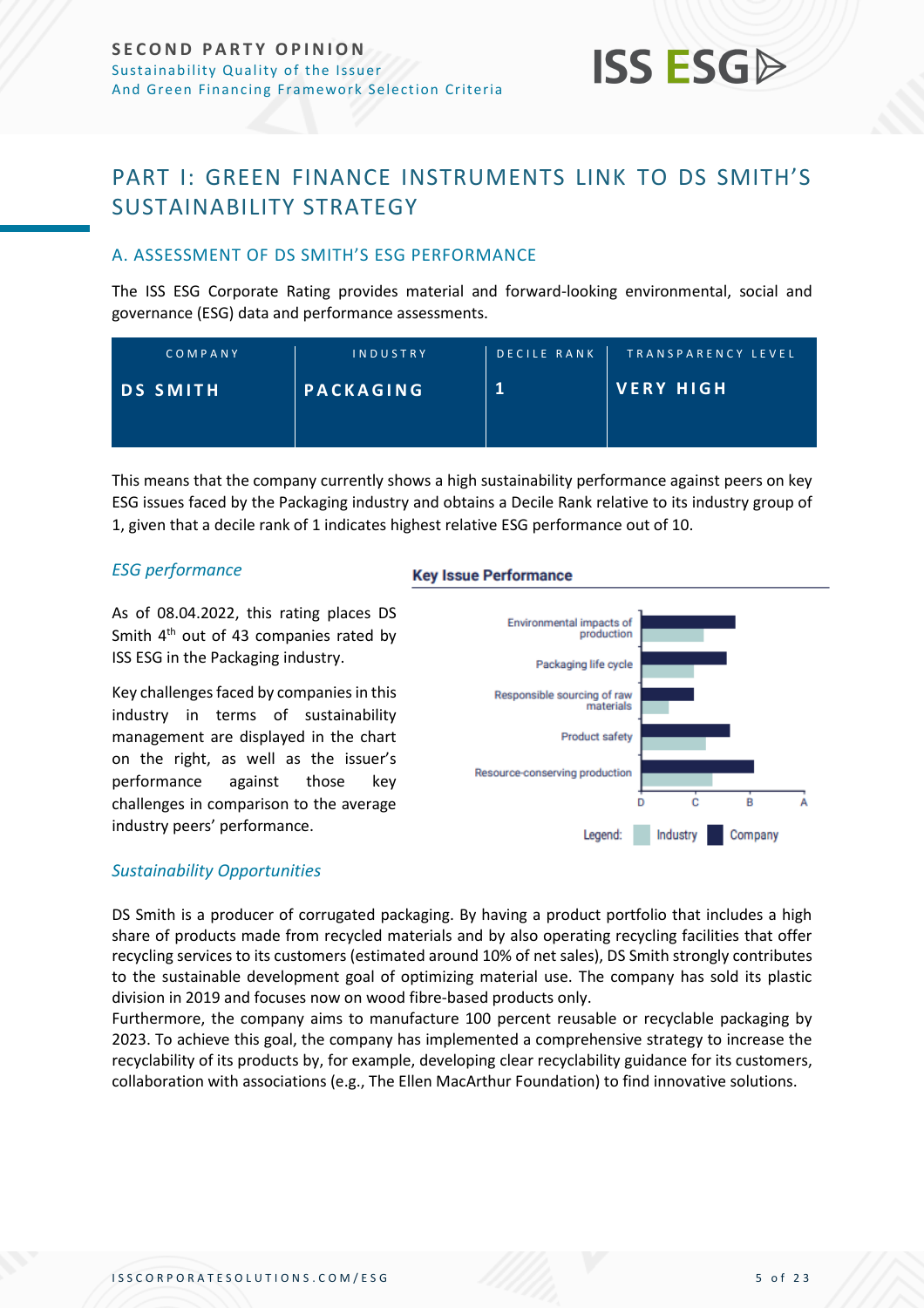

## *Sustainability Risks*

For companies in the packaging industry, product safety constitutes a material sustainability issue in the social domain. In this regard, DS Smith has certified its operations in accordance with the quality management system ISO 9001 and conducts independent safety tests for its products. Regarding environmental risks management, DS Smith has implemented a group-wide environmental management system, with the majority of sites being certified to an international standard (e.g., ISO 14001). The company has set up a sound climate change strategy including a greenhouse gas emissions reduction target, which has been submitted for verification by the SBTi. The company manages the environmental risks in its supply chain on a general level only. Regarding the environmental impacts linked to the company's products, the company conducts life cycled assessments for its key products and reports on the results of the products' water and carbon footprint. Moreover, DS Smith is committed to increasing the material efficiency of products and in production processes. Furthermore, the company bans the use of various hazardous chemicals in its products, including all substances in Annex XIV of the REACH regulation.

## *Sustainability Opinion*

DS Smith capitalises on sustainability opportunities by providing products with a high share of recycled content as well as paper recycling services. In addition, the company has comprehensive measures in place to increase the recyclability and recycling rates of its products. Furthermore, the company manages both social and environmental risks on an adequate level.

## *Governance opinion*

The majority of the company's board members, including the chair of the board (Geoffrey Drabble), are independent. The company has established entirely independent audit and remuneration board committees as well as a predominantly independent nomination committee. The company discloses its remuneration policy for executives, including long-term components, which could incentivize sustainable value creation.

Regarding the company's governance of sustainability, there is no evidence that a dedicated board committee that deals with sustainability issues has been set up. However, sustainability performance objectives are to some limited extent integrated into the variable remuneration of members of the executive management team. The company has established a code of ethics covering issues such as conflicts of interest, corruption and bribery, insider dealings, antitrust and gifts and entertainment. Several measures to ensure ethical business conduct are clearly in place (e.g. provision of the code in local languages and whistleblower protection).

## *Sustainability impact of products and services portfolio*

Using a proprietary methodology, ISS ESG assessed the contribution of DS Smith's current products and services portfolio to the Sustainable Development Goals defined by the United Nations (UN SDGs). This analysis is limited to the evaluation of final product characteristics and does not include practices along DS Smith's production process.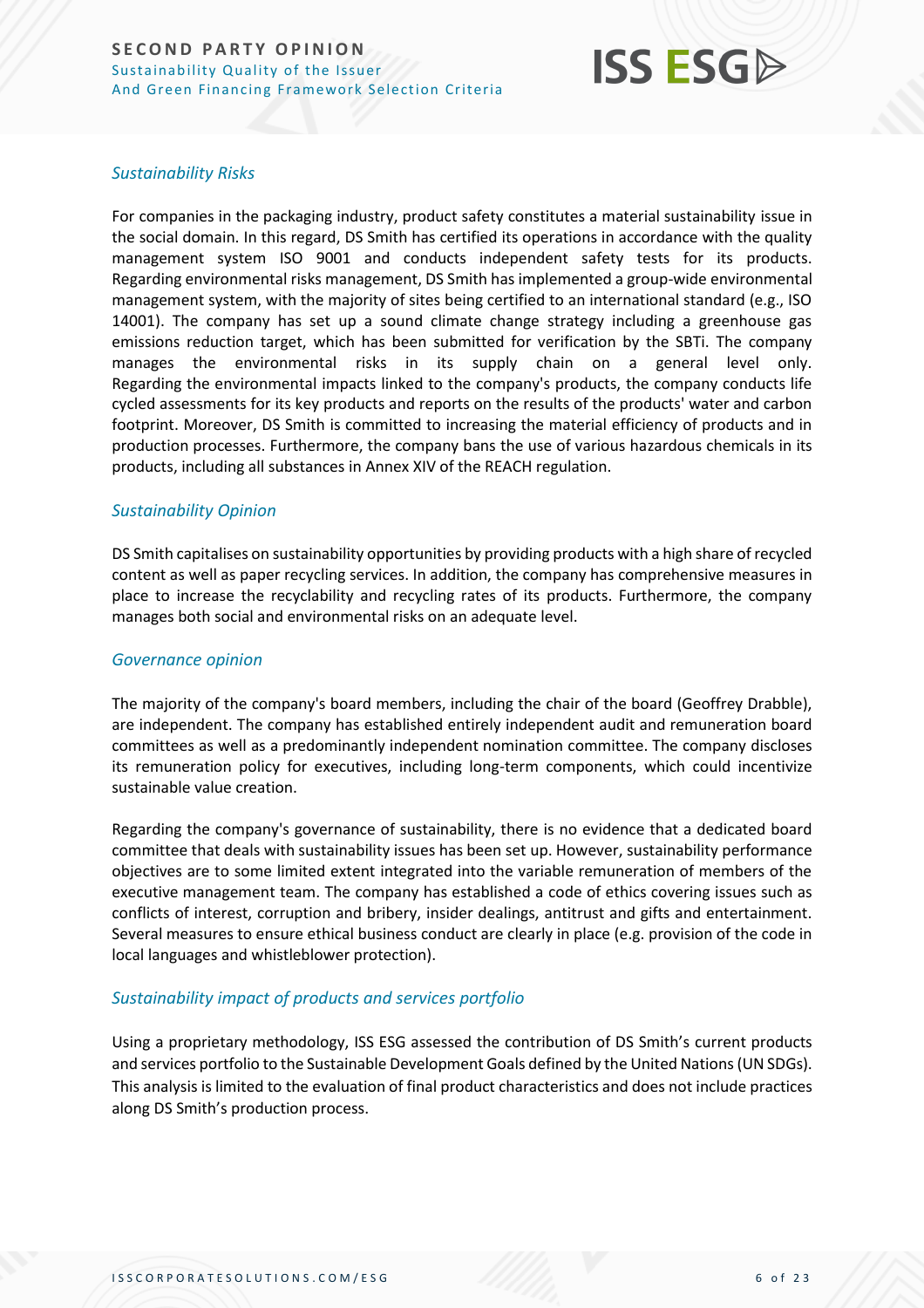

| <b>PRODUCT/SERVICES</b><br><b>PORTFOLIO</b>    | <b>ASSOCIATED</b><br><b>PERCENTAGE OF</b><br><b>REVENUE</b> | <b>DIRECTION OF</b><br><b>IMPACT</b> | <b>UN SDGS</b>                                                    |
|------------------------------------------------|-------------------------------------------------------------|--------------------------------------|-------------------------------------------------------------------|
| <b>Recycling services</b>                      | 10%                                                         | <b>CONTRIBUTION</b>                  | <b>RESPONSIBLE</b><br><b>CONSUMPTION</b><br><b>AND PRODUCTION</b> |
| <b>Products made from</b><br>recycled material | 76%                                                         | <b>CONTRIBUTION</b>                  | <b>RESPONSIBLE</b><br><b>CONSUMPTION</b><br><b>AND PRODUCTION</b> |
| <b>Others</b>                                  | N/A                                                         | NO NET IMPACT                        | N/A                                                               |

## *Breaches of international norms and ESG controversies*

As of 28.03.2022, the company is not facing any severe controversy.

## <span id="page-6-0"></span>B. CONSISTENCY OF GREEN FINANCE FRAMEWORK WITH DS SMITH'S SUSTAINABILITY **STRATEGY**

## *Key sustainability objectives and priorities defined by the issuer*

In September 2020, DS Smith launched its new sustainability Strategy – 'Now and Next'<sup>3</sup>. Expanding on the company's continued commitment to reduce [Scope 1, 2 and 3 Green House Gas emissions](https://www.dssmith.com/media/newsroom/2022/1/ds-smith-accelerates-carbon-reduction-plans-with-1.5c-temperature-alignment-commitment/) by 46% in 2030 against a 2019 base year and protection of its forests and biodiversity. The strategy sets out four key pillars:

- 1. By 2030, DS Smith aims for all of packaging to be recycled or reused and to pilot 20 new business models for improving post-consumer waste quality and recycling rates
- 2. By 2025, DS Smith aims to optimize fibre use for individual supply chains in 100% of its new packaging solutions and by 2030, it aims to optimize every fibre for all supply chains.
- 3. By 2025, DS Smith aims to take 1 billion pieces of problem plastics off store shelves, take 250,000 vehicles off the road and work with partners to find solutions for 'hard to recycle' packaging. Meanwhile, by 2030 it aims to use packaging and recycling to enable the circular economy by replacing problem plastics, reducing customer carbon and eliminating consumer packaging waste.

<sup>3</sup> DS Smith, 2021, Sustainability Report 2021, [https://www.dssmith.com/globalassets/corporate/sustainability/sustainability-report-2021](https://www.dssmith.com/globalassets/corporate/sustainability/sustainability-report-2021-databook/sr_2021_pages.pdf) [databook/sr\\_2021\\_pages.pdf](https://www.dssmith.com/globalassets/corporate/sustainability/sustainability-report-2021-databook/sr_2021_pages.pdf)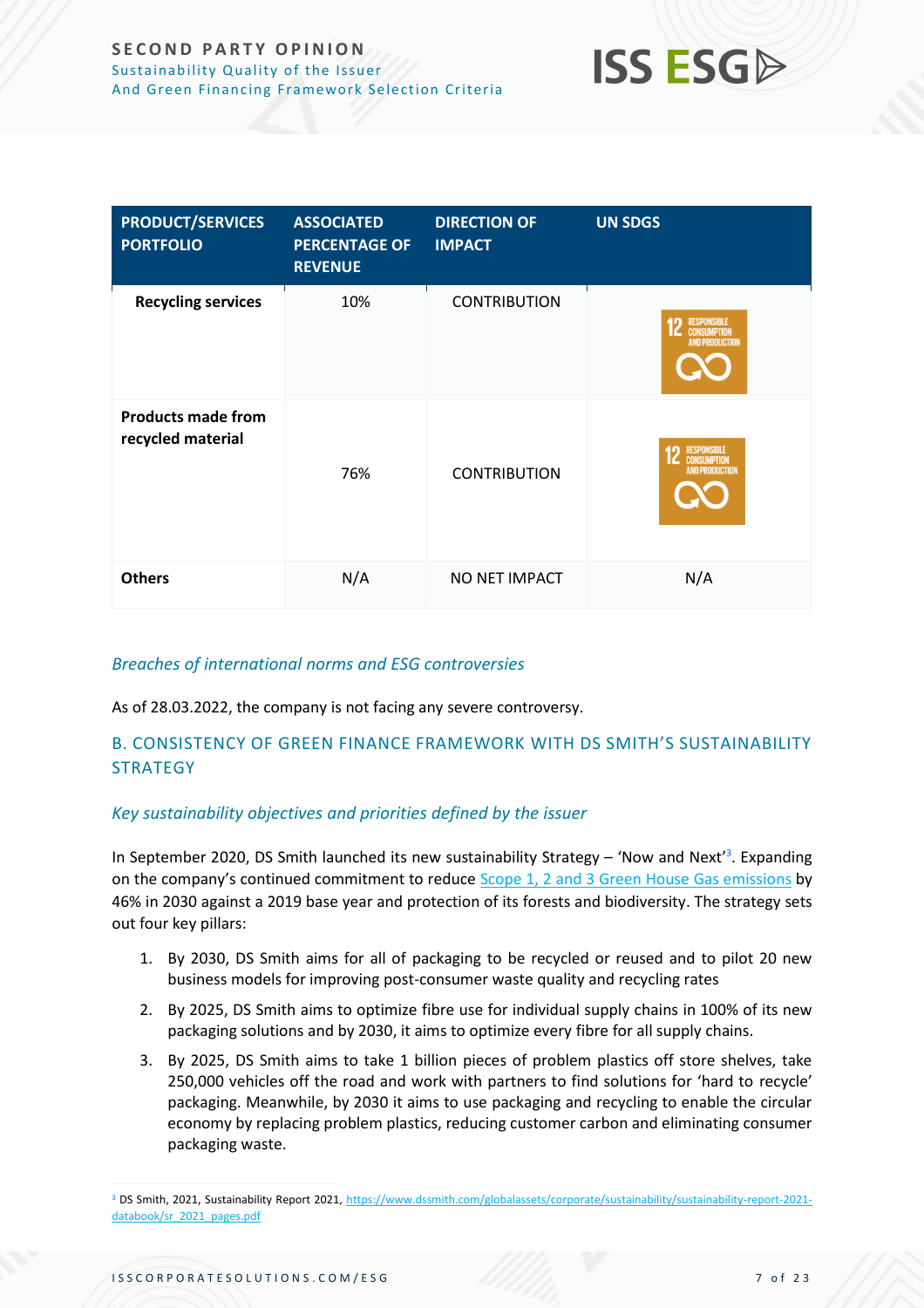

4. By 2025, DS Smith aims to engage 100% of its employees on the circular economy and by 2030 it will engage 5 million people on the circular economy and circular lifestyles.

The above defined priorities and targets complement DS Smith's business model which is focused on circularity.

The EU Commission has proposed a categorization system for the circular economy<sup>4</sup>. The proposed system includes 14 circular categories. Group 1 focuses on circular design and production models. Within this group the following categories are relevant to DS Smith's corporate strategy:

| <b>EU</b><br><b>CATEGORIZATION</b><br><b>FOR</b><br><b>CIRCULAR ECONOMY</b>                                                                                                                                                                                                                                                               | <b>CIRCULARITY CRITERIA</b>                                                                                                                                                                                                                                                                                                                                                           | <b>DS SMITH'S BUSINESS MODEL/</b><br><b>STRATEGY</b>                                                                                                                                                                                                                                                                                                                                                                                                                                                                                                                         |
|-------------------------------------------------------------------------------------------------------------------------------------------------------------------------------------------------------------------------------------------------------------------------------------------------------------------------------------------|---------------------------------------------------------------------------------------------------------------------------------------------------------------------------------------------------------------------------------------------------------------------------------------------------------------------------------------------------------------------------------------|------------------------------------------------------------------------------------------------------------------------------------------------------------------------------------------------------------------------------------------------------------------------------------------------------------------------------------------------------------------------------------------------------------------------------------------------------------------------------------------------------------------------------------------------------------------------------|
| 1.a Design and production of<br>products and assets that<br>enable circular economy<br>strategies through e.g. (i)<br>increased<br>resource<br>efficiency,<br>durability,<br>functionality, modularity,<br>upgradability,<br>easy<br>disassembly, and repair;<br>(ii) use of materials that<br>are reusable, recyclable or<br>compostable | For activities under the circular<br>categories 1.a, 1.b, and 1 c to<br>substantially contribute to a<br>circular economy, they must<br>demonstrate that:<br>activity results<br>1. The<br>in<br>significant overall net resource<br>savings and impact reductions<br>as compared to a benchmark<br>asset/process that meets the<br>current EU or international<br>industry standards | DS Smith ensures that the<br>notion of closing the loop is<br>embedded within its product<br>that<br>development<br>SO<br>environmental<br>impact<br>of<br>sustainable packaging solutions<br>is reduced throughout the<br>entire life cycle. DS Smith<br>considers<br>circular<br>design<br>criteria in the development of<br>new products and services so<br>that its customers are ready to<br>compete in a circular economy<br>that is regenerative by nature<br>and sustainable in the long<br>term.<br>DS Smith continues to develop<br>and produce new materials that |
| 1.b<br>Development<br>and<br>deployment<br>of<br>process<br>technologies that enable<br>circular<br>economy<br>strategies;                                                                                                                                                                                                                | 2. The activity supports or<br>enables circular value retention<br>or recovery strategies<br>3.<br>The                                                                                                                                                                                                                                                                                |                                                                                                                                                                                                                                                                                                                                                                                                                                                                                                                                                                              |
| <b>Development</b><br>1.c<br>and<br>sustainable production of<br>new materials (including<br>bio-based materials) that<br>are reusable, recyclable or<br>compostable;                                                                                                                                                                     | materials/products/assets<br>produced have comparable or<br>increased quality, properties,<br>functionality<br>technical<br>and<br>application areas as compared<br>to a relevant benchmark that<br>current EU<br>meets the<br><b>or</b>                                                                                                                                              | are reusable, recyclable<br>or<br>compostable<br>such<br>as<br>sustainable thermal insulation<br>for<br>temperature<br>barrier<br>sensitive goods (i.e. meal kits,<br>groceries<br>perishable<br>and<br>medical products) made from                                                                                                                                                                                                                                                                                                                                          |
| 1.e Substitution<br>of<br>virgin<br>materials with secondary<br>raw materials and by-<br>products.                                                                                                                                                                                                                                        | international<br>industry<br>standards<br>4. Bio-based materials used are<br>demonstrably<br>traceable<br>to<br>sustainable biomass production                                                                                                                                                                                                                                        | paper and bio-based materials,<br>which can be easily recycled<br>and help in reducing carbon<br>emissions by around 65%. In<br>addition, DS Smith ensures that<br>100% of their paper is recycled<br>or Chain of Custody certified.<br>This ensures that the bio- based                                                                                                                                                                                                                                                                                                     |

<sup>4</sup> [Categorisation system for the circular economy | European Commission \(europa.eu\)](https://ec.europa.eu/info/publications/categorisation-system-circular-economy_en)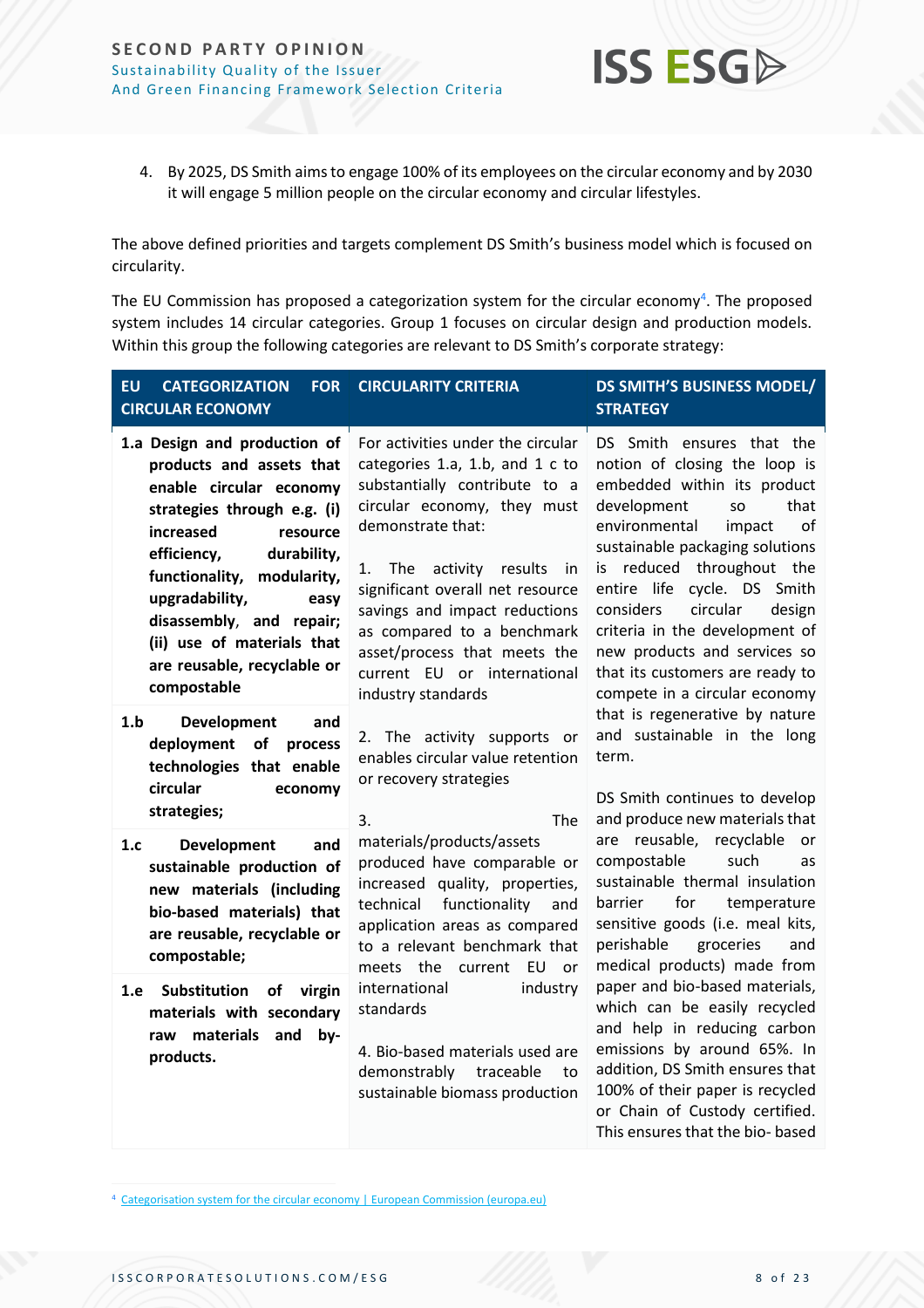

| AND (in addition only for                                                                                                                                                                                                                                                                                                                | used                                                                                                                                                                                                                                                                                                                                                                                                                                                                                                                                                                                                                                                                                                |
|------------------------------------------------------------------------------------------------------------------------------------------------------------------------------------------------------------------------------------------------------------------------------------------------------------------------------------------|-----------------------------------------------------------------------------------------------------------------------------------------------------------------------------------------------------------------------------------------------------------------------------------------------------------------------------------------------------------------------------------------------------------------------------------------------------------------------------------------------------------------------------------------------------------------------------------------------------------------------------------------------------------------------------------------------------|
| materials                                                                                                                                                                                                                                                                                                                                | are                                                                                                                                                                                                                                                                                                                                                                                                                                                                                                                                                                                                                                                                                                 |
| circular category 1.e)                                                                                                                                                                                                                                                                                                                   | demonstrably traceable.                                                                                                                                                                                                                                                                                                                                                                                                                                                                                                                                                                                                                                                                             |
| 1. Secondary raw materials<br>98%<br>used satisfy current EU or<br>international<br>national<br>thanks<br>or<br>industry specific standards and<br>legislation<br>2. Secondary raw materials<br>used do not increase safety and<br>directive"<br>health risks for users and the<br>environment throughout value<br>chains.<br>certified. | οf<br>their<br>packaging<br>production waste is recycled<br>to<br>corrugated<br>manufacturing. The recyclable,<br>renewable, bio gradable nature<br>of corrugated paper packaging<br>is also highly complementary to<br>the EU "single-use plastics<br>Through its leading packaging<br>performance program, PACE<br>(Performance,<br>Assurance,<br>Consistency and Environment),<br>DS Smith continues to optimise<br>pack designs that reduce fibre<br>use, ensuring that whilst they<br>use recycled fibre where they<br>can, virgin fibre consumption is<br>minimised as far as practicable.<br>Currently 83% of papers used<br>are recycled papers while the<br>remaining are chain of custody |

Next to designing and producing packaging solutions and paper products, DS Smith also operates recycling services to reduce waste and to increase recycling rates. These collection, sorting and recycling activities in part contribute towards the 3.a<sup>5</sup> and 3.b<sup>6</sup> categories of the EU categorization system.

## *Rationale for issuance*

As part of its commitment to sustainability, DS Smith has designed the Green Finance Framework under which DS Smith can issue green funding instruments to finance or refinance projects enabling the company to meet its environmental objectives.

In creating this Framework, DS Smith aims to further DS Smith's commitment to sustainability and to mobilise its stakeholders around this objective. The Framework covers Green Financing and allows for the alignment of its funding instruments with its material sustainability topics, related investments, and targets.

The Framework is applicable for the issuance of Green Finance Instruments including Green Bonds, Green Hybrid Bonds, Green Commercial Papers, Green Loans, or Green Private Placements, and other

<sup>5</sup> Category 3.a includes the separate collection and reverse logistics of waste as well as redundant products, parts and materials enabling circular value retention and recovery strategies.

<sup>&</sup>lt;sup>6</sup> Category 3.b includes recovery of materials from waste in preparation for circular value retention and recovery strategies (excluding feedstock covered under 3.c)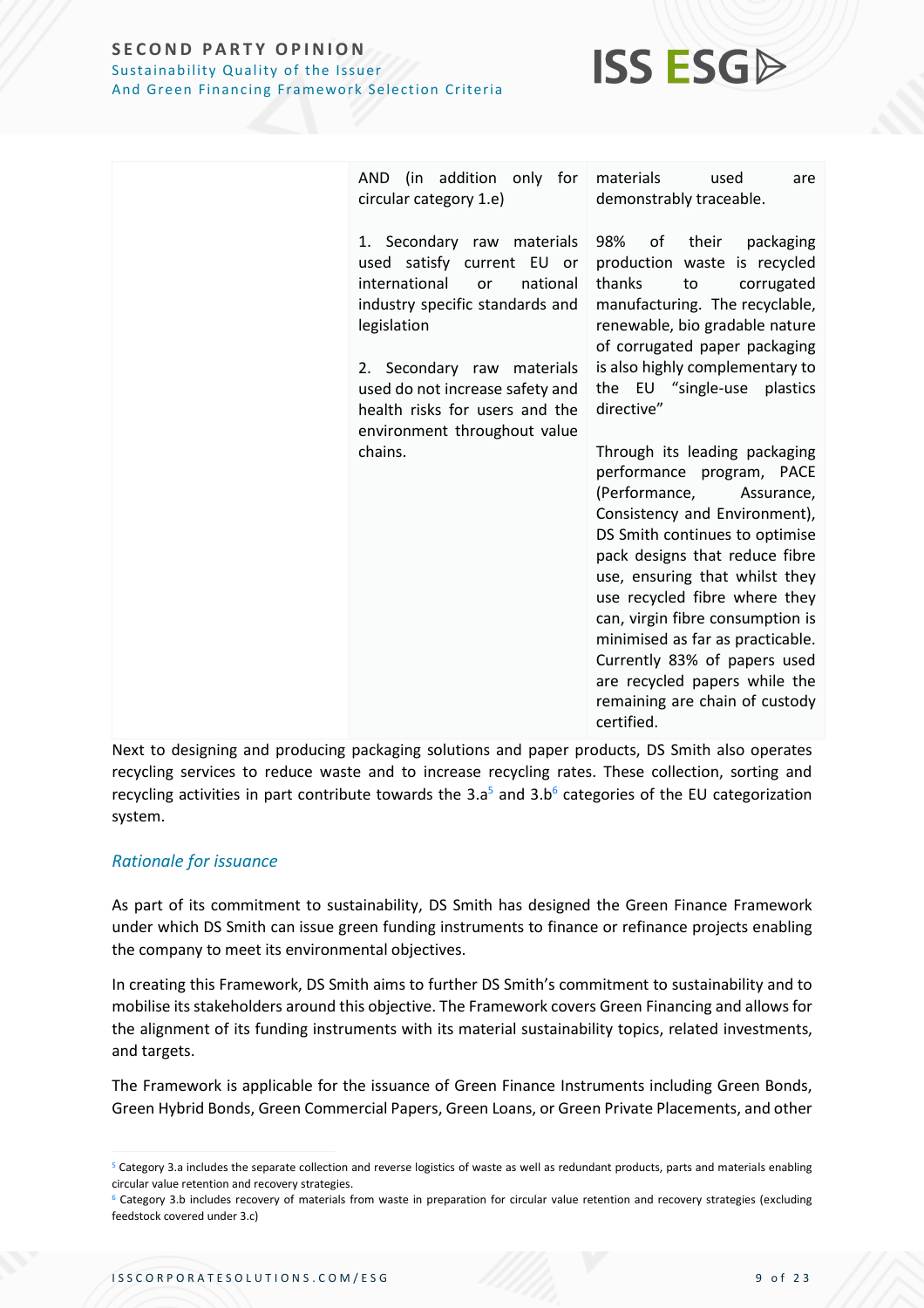types of debt instruments where the net proceeds will be exclusively applied to finance or refinance, in part or in full, new and/or existing eligible green projects with clear environmental benefits.

**ISS ESG** 

## *Contribution of Use of Proceeds categories to sustainability objectives and priorities*

ISS ESG mapped the Use of Proceeds categories financed under this Green Financial Instrument with the sustainability objectives defined by the issuer, and with the key ESG industry challenges as defined in the ISS ESG Corporate Rating methodology for the Packaging sector. Key ESG industry challenges are key issues that are highly relevant for a respective industry to tackle when it comes to sustainability; for example climate change and energy efficiency in the buildings sector. From this mapping, ISS ESG derived a level of contribution to the strategy of each Use of Proceeds categories.

| <b>USE OF PROCEEDS</b><br><b>CATEGORY</b>                                                                                                                | <b>SUSTAINABILITY OBJECTIVES</b><br><b>FOR THE ISSUER</b> | <b>KEY ESG INDUSTRY</b><br><b>CHALLENGES</b> | <b>CONTRIBUTION</b>                     |
|----------------------------------------------------------------------------------------------------------------------------------------------------------|-----------------------------------------------------------|----------------------------------------------|-----------------------------------------|
| Sustainable and<br>responsible production<br>of circular paper-based<br>packaging products                                                               |                                                           |                                              | Contribution to a<br>material objective |
| <b>Certified sustainable</b><br>forests and<br>procurement of<br>responsibly sourced<br>raw materials (such as<br>wood, pulp, paper,<br>recovered paper) |                                                           |                                              | Contribution to a<br>material objective |

*Opinion***:** *ISS ESG finds that the Use of Proceeds financed through this bond are consistent with the issuer's sustainability strategy and material ESG topics for the issuer's industry. The rationale for issuing Green Bonds is clearly described by the issuer.*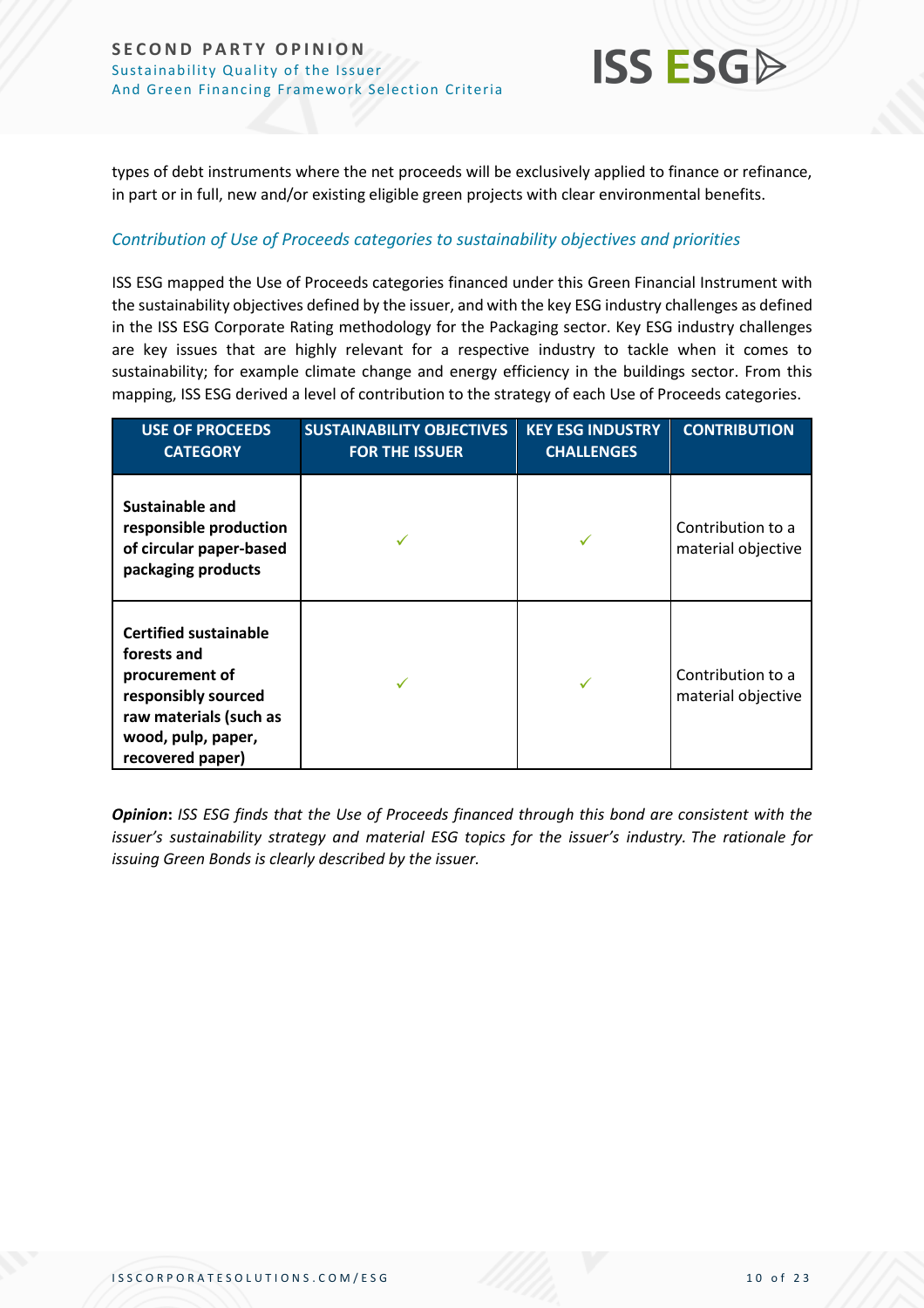

## <span id="page-10-0"></span>**PART II: ALIGNMENT WITH ICMA GREEN BONDS PRINCIPLES**

## **1. Use of Proceeds**

### **FROM ISSUER'S FRAMEWORK**

DS Smith intends to allocate an amount at least equal to the net proceeds of green financing instruments issued under this Framework to finance and/or refinance a portfolio of eligible assets and expenditures ("Eligible Green Projects") in the eligible project categories defined by the GBP and GLP outlined below ("Eligible Green Project Portfolio").

For refinancing eligible capital and operating expenditures, DS Smith intends to apply a look-forward period of two years and a look-back period of no longer than three years from the year of issuance. Green assets shall qualify without a specific look-back period provided that at the time of issuance and throughout the life of the instrument they follow the eligibility criteria outlined below. The Green Finance Committee will regularly monitor and validate that Eligible Green Projects continue to meet the eligibility criteria defined in the framework and are aligned with relevant market best practices and standards.

| <b>ELIGIBLE GREEN PROJECT</b><br><b>CATEGORY</b>                                                                             | <b>ELIGIBILITY CRITERIA</b>                                                                                                                                                                                                                                                                                                                                                                             |
|------------------------------------------------------------------------------------------------------------------------------|---------------------------------------------------------------------------------------------------------------------------------------------------------------------------------------------------------------------------------------------------------------------------------------------------------------------------------------------------------------------------------------------------------|
| Circular economy adapted<br>products, production<br>technologies and processes<br>and/or certified eco-efficient<br>products | Assets and expenditures associated with the sustainable and<br>responsible production of circular paper-based packaging products<br>through circular processes, including:<br>Collection and recycling<br>Paper/corrugated manufacturing<br>Conversion<br>Packing                                                                                                                                       |
| Environmentally sustainable<br>management of living natural<br>resources and land use                                        | Assets and expenditures associated with certified sustainable forests<br>and procurement of responsibly sourced raw materials (such as wood,<br>pulp, paper, recovered paper)<br>Forests and raw materials certified in accordance with:<br>Forest Stewardship Council (FSC) standards<br>ш<br>Sustainable Forestry Initiative (SFI)<br>Program for the Endorsement of Forest Certification (PEFC)<br>п |

*Opinion: ISS ESG considers the Use of Proceeds description provided by DS Smith's Green Finance Framework as aligned with the Green Bond and Loan Principles.* 

### **2. Process for Project Evaluation and Selection**

**FROM ISSUER'S FRAMEWORK**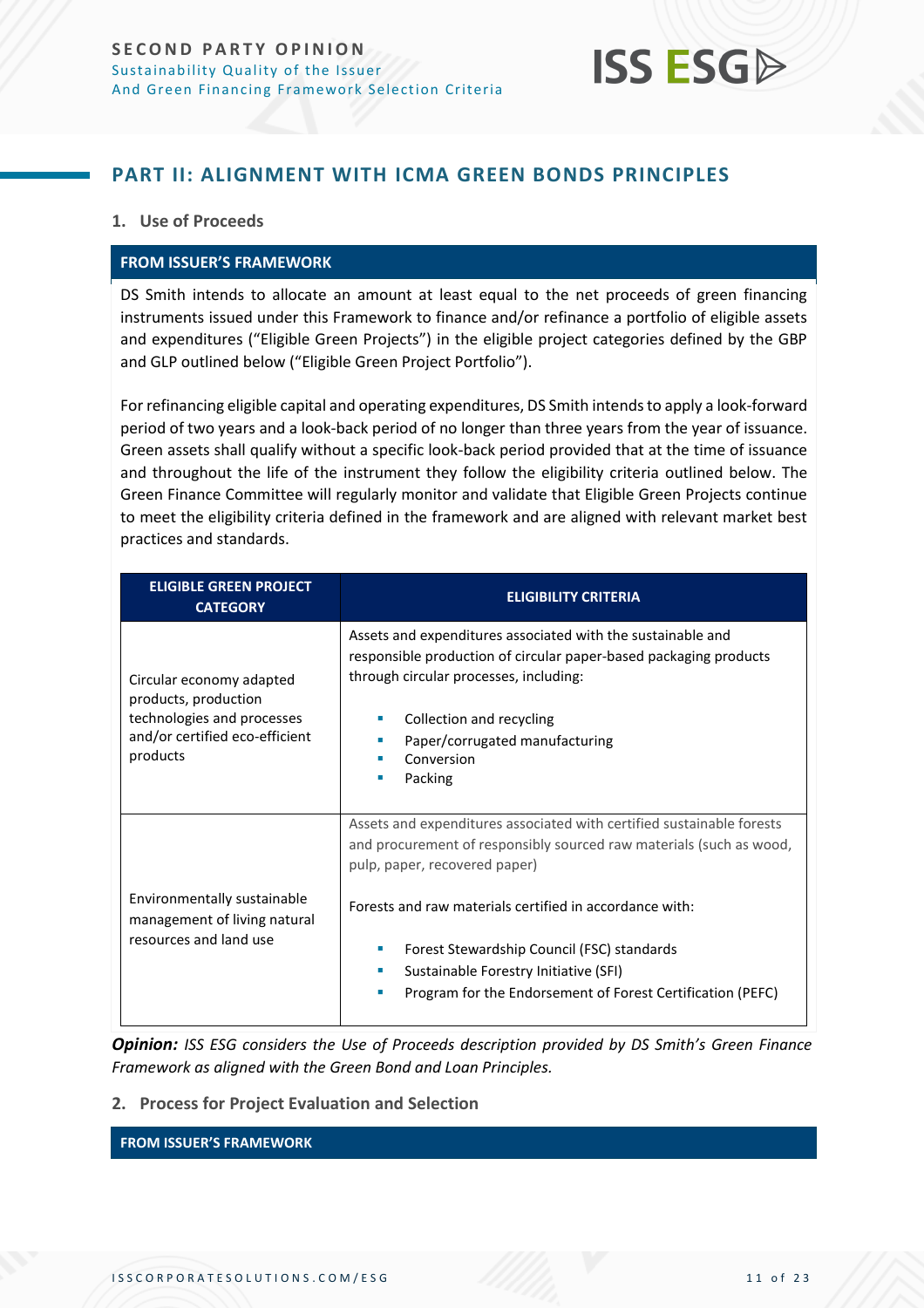

DS Smith's Green Finance Committee includes representatives from treasury, finance and sustainability, who are jointly responsible for the evaluation and selection of projects in line with the eligibility criteria.

The Green Finance Committee is responsible for:

- Designating, reviewing and updating the Eligible Green Project Portfolio;
- To the extent feasible, removing or replacing assets and expenditures that no longer comply with the Eligibility Criteria or for which the Green Finance Committee has otherwise determined should not be funded under this framework;
- To the extent feasible, reviewing and updating the content of the Green Finance Framework and managing any future updates of this document to reflect relevant changes in the Group's corporate strategy, technology and market developments;
- Preparing annual reporting for investors.

The Green Finance Committee will meet at least on an annual basis.

DS Smith strives to ensure that its activities are subject to continuous improvement in environmental performance, across the spectrum of issues that are material to its business model. DS Smith also strives to ensure that the company's activities do no significant harm to the wider environment. In this context DS Smith focusses on circular economy, water and climate change.

DS Smith takes care that all selected assets and expenditures comply with official national and international environmental and social standards, local laws and regulations to the extent feasible. Furthermore, DS Smith's Sustainability Policies<sup>7</sup> and Accreditations & Certifications<sup>8</sup> define minimum standards for the business processes, including those financed with the proceeds of Green Finance Instruments under this Framework. DS Smith also applies risk management measures in its capital allocation decisions which are supported by company-wide planning, reporting and controlling systems.

*Opinion: ISS ESG considers the Process for Project Evaluation and Selection description provided by DS Smith's Green Finance Framework as aligned with the Green Bond and Loan Principles. Moreover, the projects selected show alignment with the sustainability strategy of the issuer. The issuer clearly defines responsibilities while involving various stakeholders in the process for project evaluation and selection and is transparent about it, which is in line with best market practice.* 

## **3. Management of Proceeds**

## **FROM ISSUER'S FRAMEWORK**

The proceeds will be allocated and managed by DS Smith's Green Finance Committee on a portfolio basis. Proceeds from Green Finance instruments will be allocated to the Eligible Green Project Portfolio, selected in accordance with the use of proceeds criteria and evaluation and selection process presented above.

DS Smith will strive, over time, to achieve a level of allocation for the Eligible Green Project Portfolio which matches or exceeds the balance of net proceeds from our outstanding Green Finance Instruments. There may be periods where the net proceeds of the Green Finance Instruments temporarily exceed the value of the eligible Green Project Portfolio. Whilst any proceeds from Green Finance Instruments remain unallocated such proceeds will be held in accordance with DS Smith's liquidity management policy.

<sup>7</sup> <https://www.dssmith.com/sustainability/reporting-hub/policies>

<sup>8</sup> https://www.dssmith.com/china/compliance/accreditations-certifications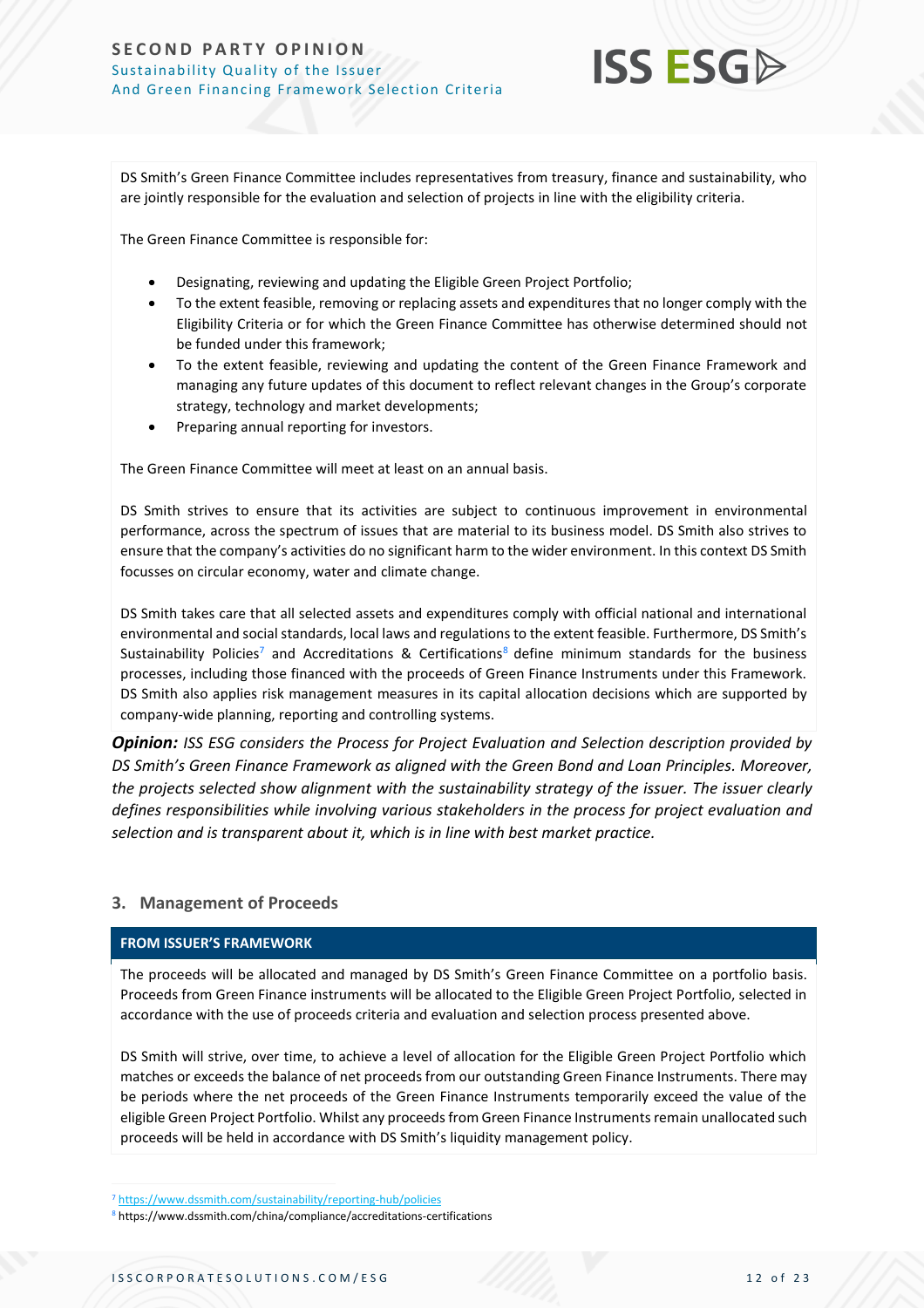

*Opinion: ISS ESG finds that Management of Proceeds proposed by DS Smith's Green Finance Framework as aligned with the Green Bond and Loan Principles. The Issuer is transparent with regards to temporarily unallocated proceeds.* 

## **4. Reporting**

### **FROM ISSUER'S FRAMEWORK**

DS Smith will report annually or until full allocation on the allocation and impact of Green Finance Instruments issued under this framework.<sup>9</sup> Where relevant DS Smith will seek to align the reporting with the latest standards and practices publicised by the ICMA, such as the "Harmonised Framework for Impact Reporting".<sup>10</sup> The report will include updates on the allocation of proceeds and an impact evaluation of the funded assets and expenditures.

*Allocation reporting*

DS Smith will report on the:

- percentage of proceeds allocated to the Eligible Green Project Portfolio;
- outstanding volume of Green Finance Instruments;
- balance of unallocated proceeds; and
- the relative share of new financing and refinancing.

#### *Impact reporting*

In order to give a comprehensive view on the impact of the Eligible Green Project Portfolio, the impact reporting may vary by Use of Proceeds category as defined in this Framework.

The impact metrics selected may include any of the following:

Circular economy adapted products, production technologies and processes and/or certified eco-efficient products

- Percentage of raw materials from:(1) recycled content, (2) renewable resources, and (3) renewable and recycled content
- Revenue from products that are reusable, recyclable and/or compostable
- $CO<sub>2</sub>e$  per tonne of production Energy consumption per tonne of production 1) Total water withdrawn, (2) total water consumed, percentage of each in regions with High or Extremely High Baseline Water Stress

Environmentally Sustainable Management of Living Natural Resources and Land Use

- Total wood fibre procured, percentage from certified sources
- Type of certification

The impact reporting occurs on a portfolio basis, but certain projects may be highlighted to provide examples. DS Smith will, to the extent feasible, include a section on the methodology used to calculate the impact metrics

<sup>9</sup> *Reporting will be available on DS Smith's website at: <https://www.dssmith.com/investors/investor-information/debt-investors/>* <sup>10</sup> [https://www.icmagroup.org/assets/documents/Sustainable-finance/2021-updates/Handbook-Harmonised-Framework-for-Impact-Reporting-June-2021-](https://www.icmagroup.org/assets/documents/Sustainable-finance/2021-updates/Handbook-Harmonised-Framework-for-Impact-Reporting-June-2021-100621.pdf) [100621.pdf](https://www.icmagroup.org/assets/documents/Sustainable-finance/2021-updates/Handbook-Harmonised-Framework-for-Impact-Reporting-June-2021-100621.pdf)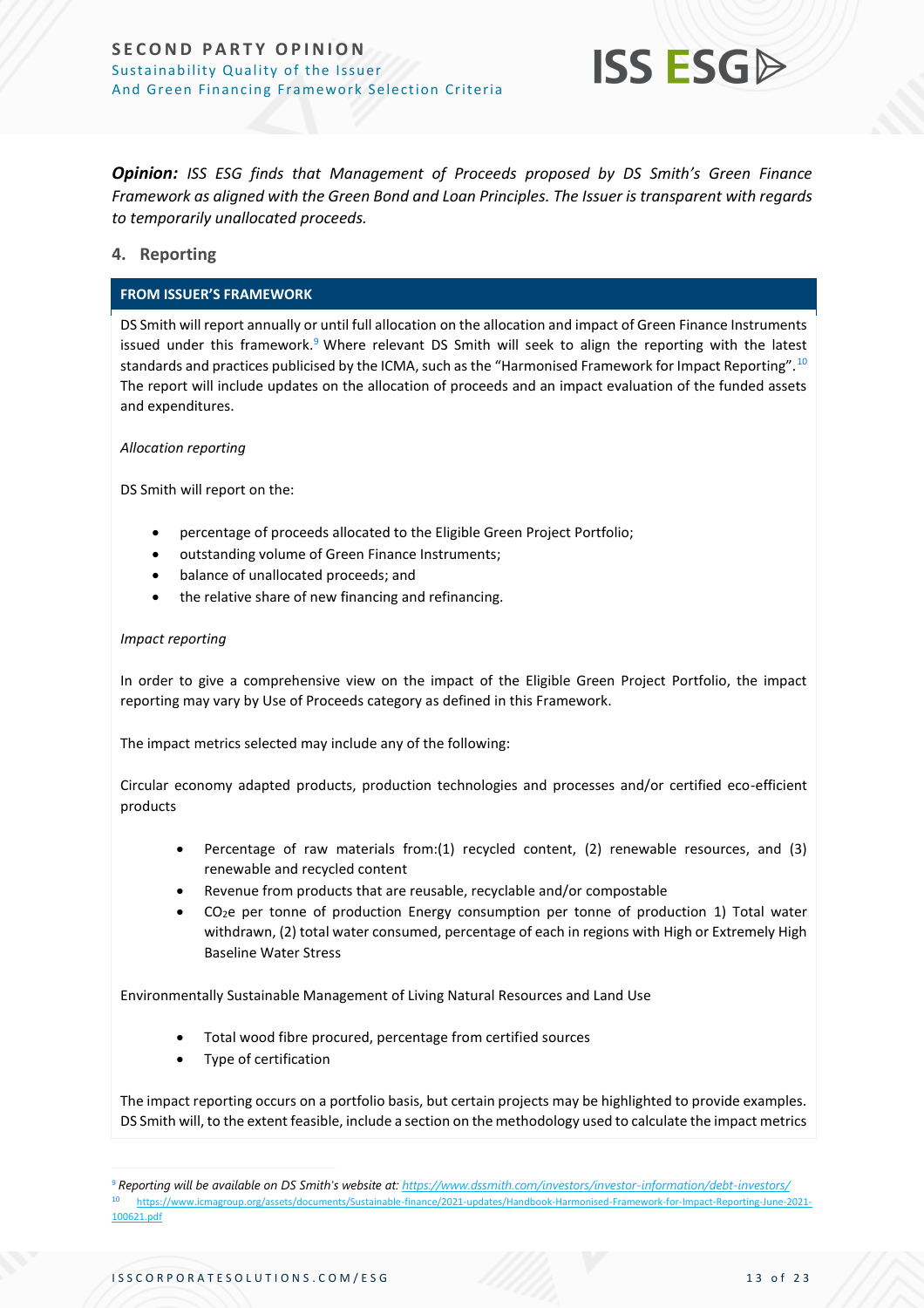

*Opinion: ISS ESG finds that the reporting proposed by DS Smith's Green Finance Framework as aligned with the Green Bond and Loan Principles. In line with best market practice, the issuer commits to report not only on the allocation of proceeds, but also on the impact of financed projects, using category specific KPIs.*

## **5. External review**

### **FROM ISSUER'S FRAMEWORK**

Second party opinion

The Second Party Opinion as well as the Green Finance Framework will be made available to investors on the [DS Smith website.](https://www.dssmith.com/)

Post issuance limited assurance on reporting

DS Smith intends to request, annually or until full allocation, a third party to audit the allocation of the Green Finance Instrument proceeds to the Eligible Green Project Portfolio, and provide a limited assurance report, which may also be made available on the DS Smith website.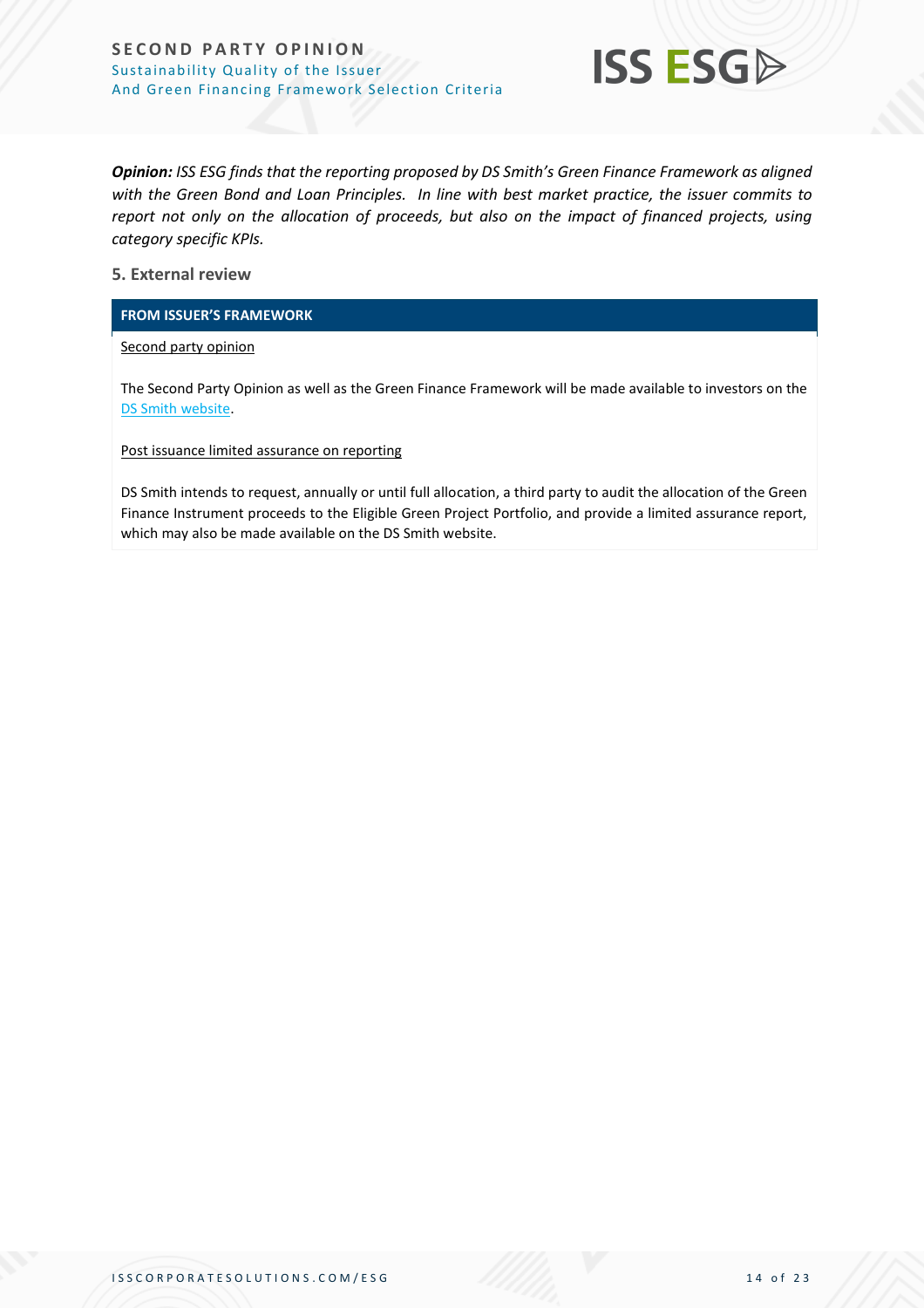## <span id="page-14-0"></span>**PART III: SUSTAINABILITY QUALITY OF THE ISSUANCE**

## <span id="page-14-1"></span>A. CONTRIBUTION OF THE GREEN FINANCE INSTRUMENT TO THE UN SDGs

Based on the assessment of the sustainability quality of the Green Finance Selection criteria and using a proprietary methodology, ISS ESG assessed the contribution of the DS Smith's Green Finance Instrument to the Sustainable Development Goals defined by the United Nations (UN SDGs).

This assessment is displayed on 5-point scale (see Annex 2 for methodology):

| <b>Significant</b> | Limited            | Nο                | Limited             | <b>Significant</b>  |
|--------------------|--------------------|-------------------|---------------------|---------------------|
| <b>Obstruction</b> | <b>Obstruction</b> | <b>Net Impact</b> | <b>Contribution</b> | <b>Contribution</b> |

Each of the Green Finance Instrument's Use of Proceeds categories has been assessed for its contribution to, or obstruction of, the SDGs:

| <b>USE OF PROCEEDS</b>                                                                                                                                                                                        | <b>CONTRIBUTION OR</b><br><b>OBSTRUCTION</b> | <b>SUSTAINABLE</b><br><b>DEVELOPMENT GOALS</b> |
|---------------------------------------------------------------------------------------------------------------------------------------------------------------------------------------------------------------|----------------------------------------------|------------------------------------------------|
| Circular economy adapted products,<br>production technologies and processes<br>and/or certified eco-efficient products<br>Collection and recycling<br>Paper/corrugated manufacturing<br>Conversion<br>Packing | <b>Significant Contribution</b>              |                                                |
| <b>Environmentally sustainable management</b><br>of living natural resources and land use<br>Forests and Products certified in accordance<br>with FSC, PEFC, SFI                                              | <b>Limited</b><br><b>Contribution</b>        | 15 UFE                                         |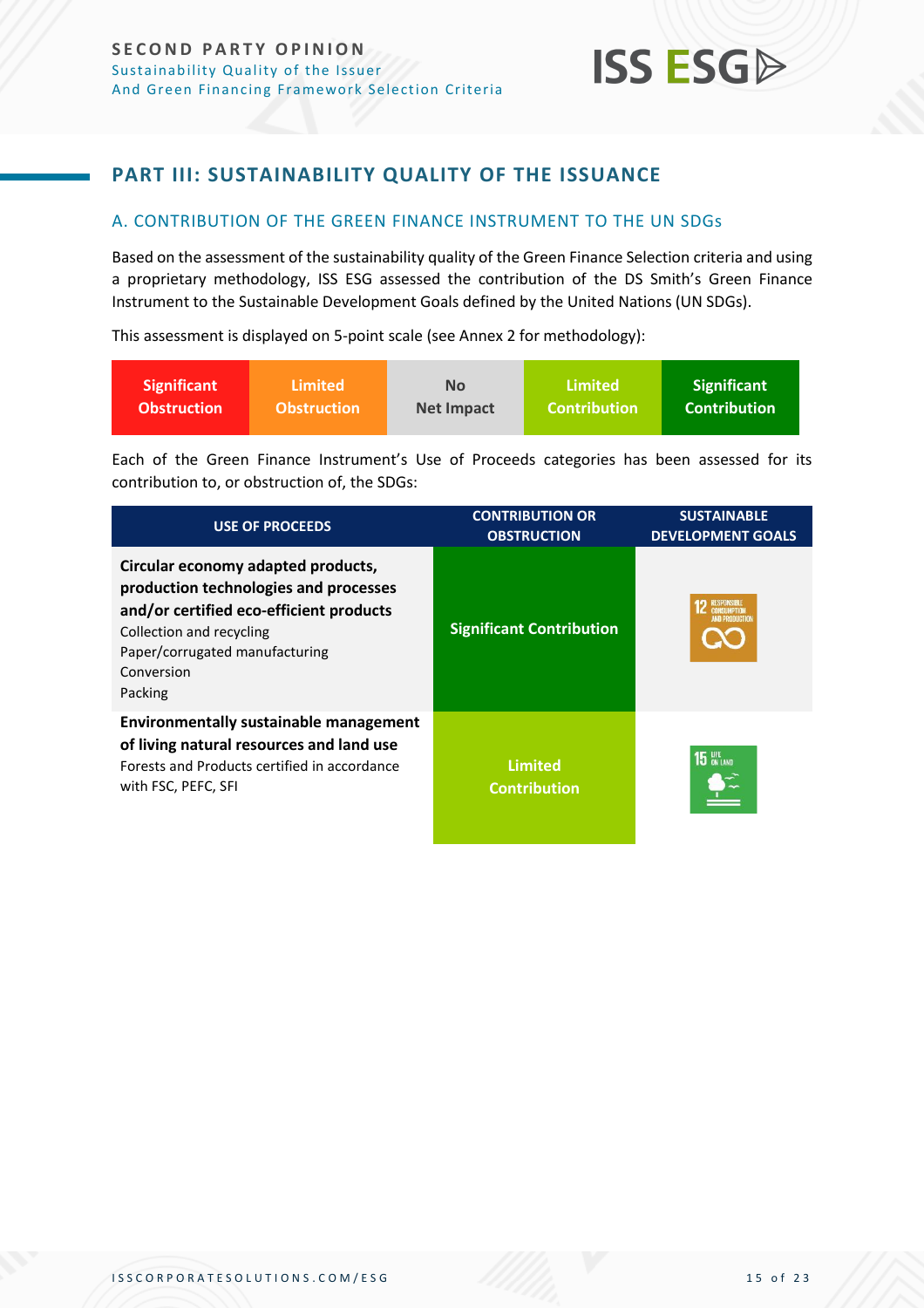

## <span id="page-15-0"></span>B. MANAGEMENT OF ENVIRONMENTAL AND SOCIAL RISKS ASSOCIATED WITH THE SELECTION CRITERIA

## **Circular economy adapted products, production technologies and processes and/or certified ecoefficient products and Environmentally sustainable management of living natural resources and land use**

As a Use of Proceeds category, circular economy adapted products, production technologies and processes and/or certified eco-efficient products has a significant contribution to the SDG 12 "Responsible Consumption and Production" and Environmentally sustainable management of living natural resources and land use has a limited contribution the SDG 15 "Life on Land".

The table below presents the findings of an ISS ESG assessment of the selection criteria against ISS ESG KPIs.

ASSESSMENT AGAINST ISS ESG KPI

#### **Biodiversity**

✓

✓

The issuer has policies to ensure that assets are not located in key biodiversity areas. It also has a policy of conducting environmental impact assessments for significant projects, and has ISO 14001 certification in place at the majority of its sites (i.e., all sites except for one paper mill).

#### **Circular Economy/ Waste management**

- The issuer has ISO 14001 certification in place at the majority of its sites (i.e., all sites except for one paper mill), and ISO 14001 certification covers circular economy/waste management. The ISO 14001 requires certified organizations to ensure all its products and services to consider a life cycle perspective. The issuer also has a 'Zero Waste to Landfill' policy in place, with the target of sending zero waste to landfill by 2030. Currently, the majority of the issuer's packaging facilities are equipped with underfloor conveyor belts or waste handling systems, which recycles cuts and trim back to its paper mills. Similarly, all its plastics sites are equipped with regrinders which can recycle off-cuts to recycle damaged products and samples.
- $\checkmark$  The issuer follows the Global Supplier Standard<sup>11</sup>. This standard clarifies certain hazardous substances, associated restrictions and where exceptions can be considered. The issuer clarifies that it has not intentionally used these substances in its manufacturing process.
	- The issuer adheres to the International Generic Indicators of the FSC (Forest Stewardship Council) management certification, which requires that certified organisations mitigate the impact of natural hazards. Fire risk is classified as a natural hazard under this certificate.

#### **Water**

✓

<sup>11</sup> https://www.dssmith.com/globalassets/corporate/global-supplier-standards-pdf/global-supplier-standard\_april-2021.pdf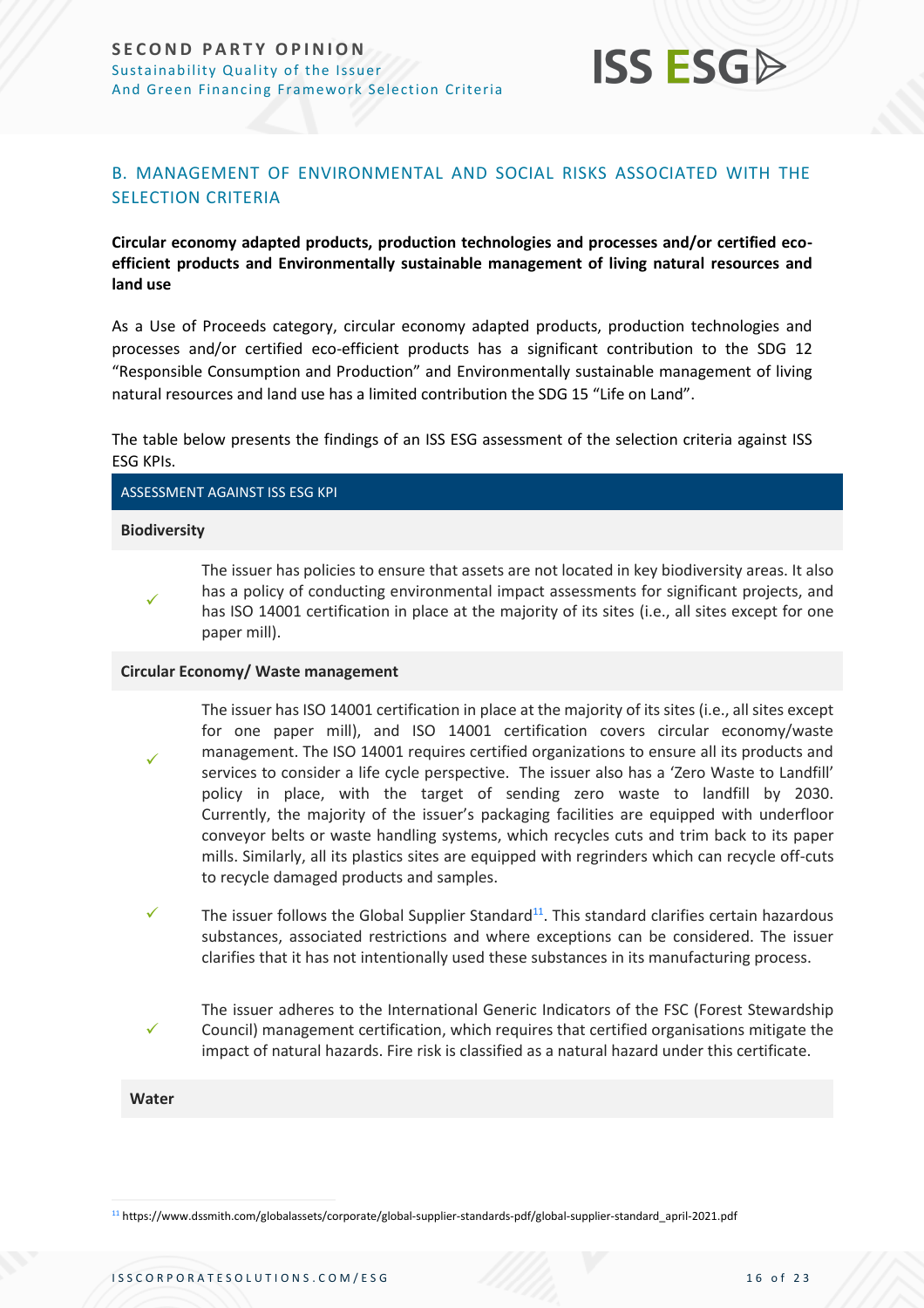

The issuer has a water stewardship policy. The issuer has standards in place for water treatment, withdrawal and supply. The issuer has conducted assessment to ensure water related risks have been reduced and that the good management of water has been ensured. More specifically, the issuer has a goal of achieving zero water impact by 2030, which it aims to accomplish by ensuring that all its sites in water-stressed areas have a mitigation plan in place, ensuring that the quality of the effluent water it returns to the environment meets its effluent discharge consent limits, and ensuring all its paper mills consume less than the European best-practice  $6.5m<sup>3</sup>$  of water per tonne of production (mills producing recycled papers only).

### **Dialogue with local communities**

✓ The issuer adheres to the FSC International Standards that feature community dialogue as an integral part of the planning process, thereby ensuring that forestry related assets provide for high standards regarding human rights and community relations.

#### **Labour, Health and Safety**

The issuer operates across Europe and in the United States. Based on the current distribution of the issuer's work force, over 90% of employees are based in countries that have ratified the

✓ ILO core conventions implying robust standards to protect workers. Should the distribution of the work force shift significantly to countries lacking a strong regulatory framework related to labour, health and safety standards the KPI may no longer be satisfied.

#### **Certification**

✓

✓

Assets and expenditures associated with forestry activities and the procurement of fresh and used fibres are qualified as sustainable through the use of certification schemes and corporate commitments.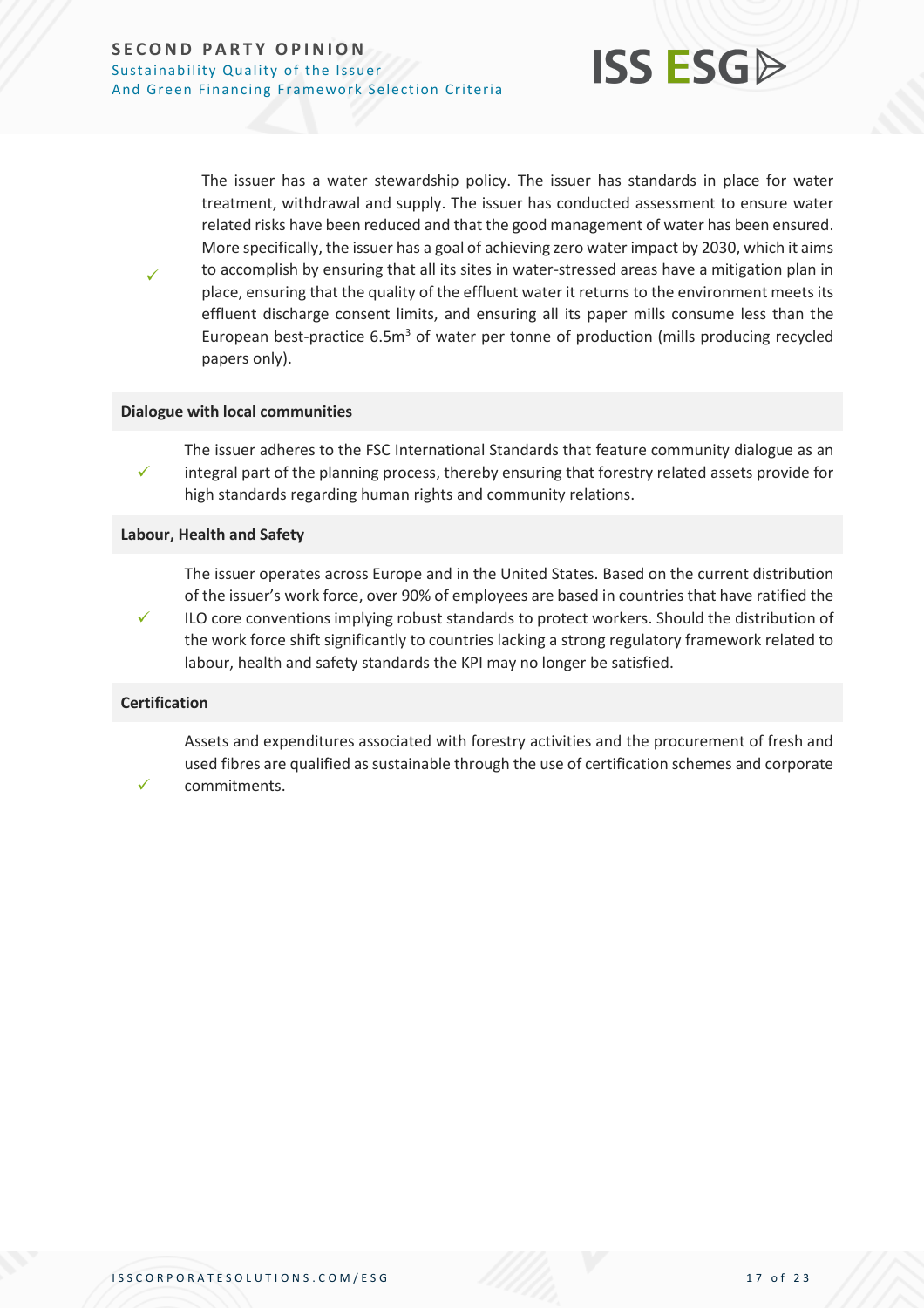

## DISCLAIMER

- 1. Validity of the SPO: As long as no material changes are undertaken by DS Smith to its Green Bond Framework as of 11.04.2022
- 2. ISS ESG uses a scientifically based rating concept to analyse and evaluate the environmental and social performance of companies and countries. In doing so, we adhere to the highest quality standards which are customary in responsibility research worldwide. In addition, we create a Second Party Opinion (SPO) on bonds based on data from the issuer.
- 3. We would, however, point out that we do not warrant that the information presented in this SPO is complete, accurate or up to date. Any liability on the part of ISS ESG in connection with the use of these SPO, the information provided in them and the use thereof shall be excluded. In particular, we point out that the verification of the compliance with the selection criteria is based solely on random samples and documents submitted by the issuer.
- 4. All statements of opinion and value judgements given by us do not in any way constitute purchase or investment recommendations. In particular, the SPO is no assessment of the economic profitability and credit worthiness of a bond but refers exclusively to the social and environmental criteria mentioned above.
- 5. We would point out that this SPO, certain images, text and graphics contained therein, and the layout and company logo of ISS ESG and ISS-ESG are the property of ISS and are protected under copyright and trademark law. Any use of such ISS property shall require the express prior written consent of ISS. Use shall be deemed to refer in particular to the copying or duplication of the SPO wholly or in part, the distribution of the SPO, either free of charge or against payment, or the exploitation of this SPO in any other conceivable manner.

The issuer that is the subject of this report may have purchased self-assessment tools and publications from ISS Corporate Solutions, Inc. ("ICS"), a wholly-owned subsidiary of ISS, or ICS may have provided advisory or analytical services to the issuer. No employee of ICS played a role in the preparation of this report. If you are an ISS institutional client, you may inquire about any issuer's use of products and services from ICS by emailin[g disclosure@issgovernance.com.](mailto:disclosure@issgovernance.com)

This report has not been submitted to, nor received approval from, the United States Securities and Exchange Commission or any other regulatory body. While ISS exercised due care in compiling this report, it makes no warranty, express or implied, regarding the accuracy, completeness or usefulness of this information and assumes no liability with respect to the consequences of relying on this information for investment or other purposes. In particular, the research and scores provided are not intended to constitute an offer, solicitation or advice to buy or sell securities nor are they intended to solicit votes or proxies.

Deutsche Börse AG ("DB") owns an approximate 80% stake in ISS HoldCo Inc., the holding company which wholly owns ISS. The remainder of ISS HoldCo Inc. is held by a combination of Genstar Capital ("Genstar") and ISS management. ISS has formally adopted policies on non-interference and potential conflicts of interest related to DB, Genstar, and the board of directors of ISS HoldCo Inc. These policies are intended to establish appropriate standards and procedures to protect the integrity and independence of the research, recommendations, ratings and other analytical offerings produced by ISS and to safeguard the reputations of ISS and its owners. Further information regarding these policies are available a[t https://www.issgovernance.com/compliance/due-diligence-materials.](https://www.issgovernance.com/compliance/due-diligence-materials)

© 2022 | Institutional Shareholder Services and/or its affiliates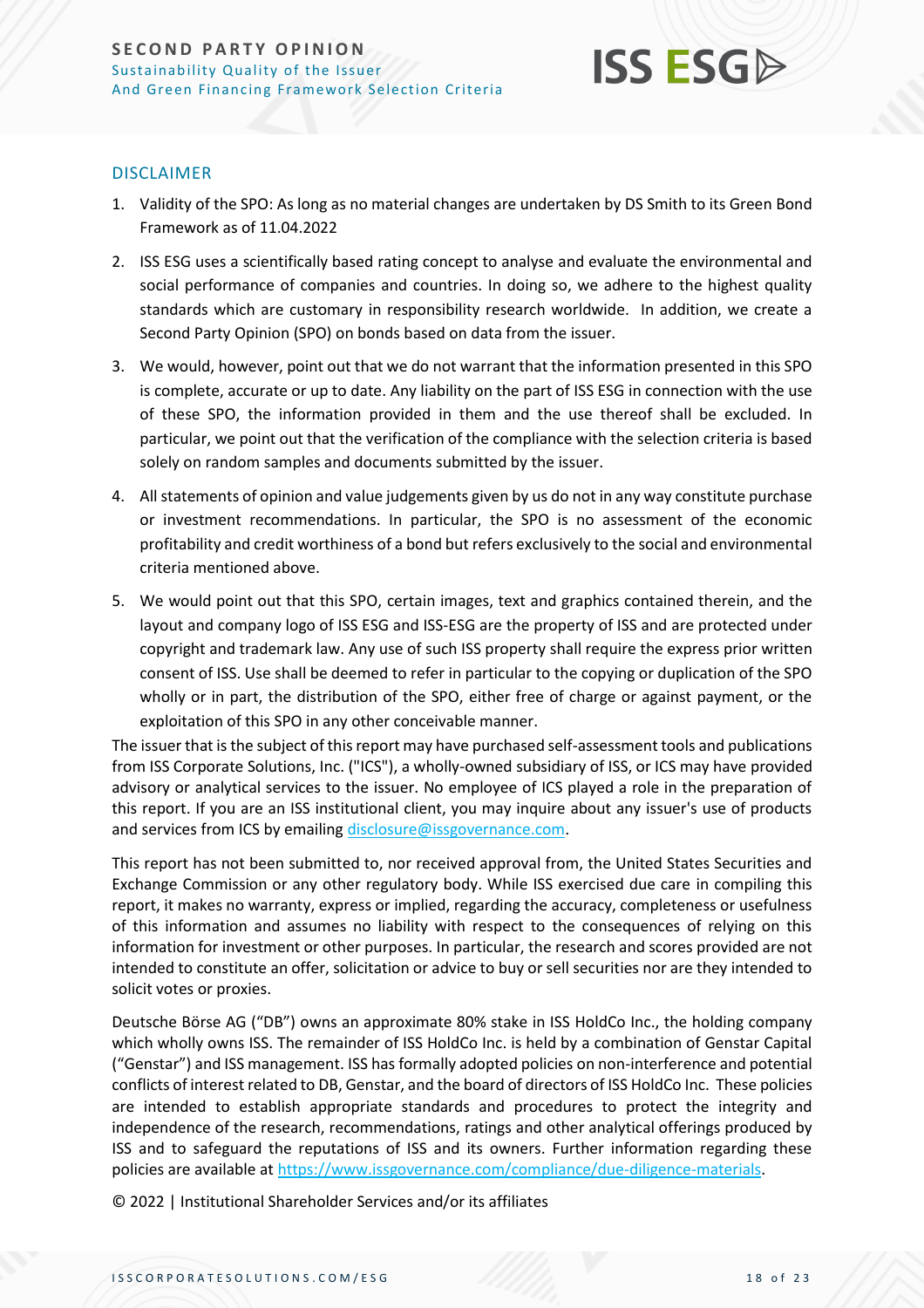

## <span id="page-18-0"></span>ANNEX 1: Methodology

## ISS ESG Green KPIs

The ISS ESG Green Bond KPIs serve as a structure for evaluating the sustainability quality – i.e., the social and environmental added value – of the use of proceeds of DS Smith's Selection Criteria.

It comprises firstly the definition of the use of proceeds category offering added social and/or environmental value, and secondly the specific sustainability criteria by means of which this added value and therefore the sustainability performance of the assets can be clearly identified and described.

The sustainability criteria are complemented by specific indicators, which enable quantitative measurement of the sustainability performance of the assets and which can also be used for reporting. If a majority of assets fulfill the requirement of an indicator, this indicator is then assessed positively. Those indicators may be tailor-made to capture the context-specific environmental and social risks.

### Environmental and social risks assessment methodology

ISS ESG evaluates whether the assets included in the asset pool match the eligible project category and criteria listed in the Green Bond KPIs.

All percentages refer to the amount of assets within one category (e.g. wind power). Additionally, the assessment "no or limited information is available" either indicates that no information was made available to ISS ESG or that the information provided did not fulfil the requirements of the ISS ESG Green Bond KPIs.

The evaluation was carried out using information and documents provided to ISS ESG on a confidential basis by DS Smith (e.g. Due Diligence Reports). Further, national legislation and standards, depending on the asset location, were drawn on to complement the information provided by the issuer.

## Assessment of the contribution and association to the SDG

The 17 Sustainable Development Goals (SDGs) were endorsed in September 2015 by the United Nations and provide a benchmark for key opportunities and challenges toward a more sustainable future. Using a proprietary method, ISS ESG identifies the extent to which DS Smith's Selection Criteria contributes to related SDGs.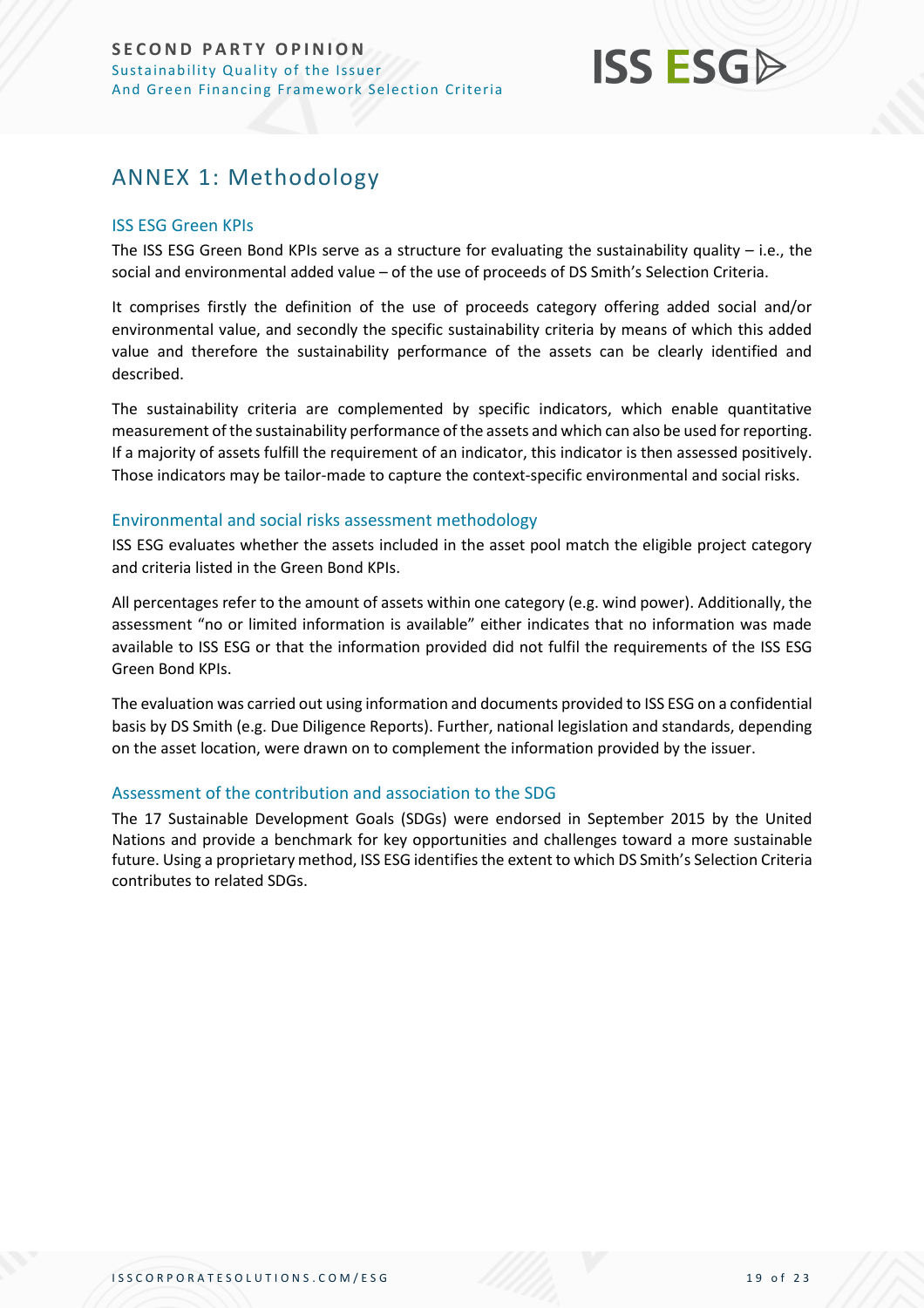## **ISS ESG**

## <span id="page-19-0"></span>ANNEX 2: ISS ESG Corporate Rating Methodology

The following pages contain methodology description of the ISS ESG Corporate Rating.

## Methodology - Overview

The ESG Corporate Rating methodology was originally developed by Institutional Shareholder Services Germany (formerly oekom research) and has been consistently updated for more than 25 years.

**ESG Corporate Rating** - The ESG Corporate Rating universe, which is currently expanding from more than 8,000 corporate issuers to a targeted 10,000 issuers in 2020, covers important national and international indices as well as additional companies from sectors with direct links to sustainability and the most important bond issuers that are not publicly listed companies.

The assessment of a company's social & governance and environmental performance is based on approximately 100 environmental, social and governance indicators per sector, selected from a pool of 800+ proprietary indicators. All indicators are evaluated independently based on clearly defined performance expectations and the results are aggregated, taking into account each indicator's and each topic's materiality-oriented weight, to yield an overall score (rating). If no relevant or up-to-date company information with regard to a certain indicator is available, and no assumptions can be made based on predefined standards and expertise, e.g., known and already classified country standards, the indicator is assessed with a D-.

In order to obtain a comprehensive and balanced picture of each company, our analysts assess relevant information reported or directly provided by the company as well as information from reputable independent sources. In addition, our analysts actively seek a dialogue with the assessed companies during the rating process and companies are regularly given the opportunity to comment on the results and provide additional information.

**Analyst Opinion** - Qualitative summary and explanation of the central rating results in three dimensions:

(1) Opportunities - assessment of the quality and the current and future share of sales of a company's products and services, which positively or negatively contribute to the management of principal sustainability challenges.

(2) Risks - summary assessment of how proactively and successfully the company addresses specific sustainability challenges found in its business activity and value chain, thus reducing its individual risks, in particular regarding its sector's key issues.

(3) Governance - overview of the company's governance structures and measures as well as of the quality and efficacy of policies regarding its ethical business conduct.

**Norm-Based Research - Severity Indicator** - The assessment of companies' sustainability performance in the ESG Corporate Rating is informed by a systematic and comprehensive evaluation of companies' ability to prevent and mitigate ESG controversies. ISS ESG conducts research and analysis on corpor[ate involvement in verified or alleged failures to respect recognized standards for responsible business conduct through](https://www.issgovernance.com/esg/screening/esg-screening-solutions/#nbr_techdoc_download)  [Norm-Based](https://www.issgovernance.com/esg/screening/esg-screening-solutions/#nbr_techdoc_download) Research.

Norm-Based Research is based on authoritative standards for responsible business conduct such as the UN Global Compact, the OECD Guidelines for Multinational Enterprises, the UN Guiding Principles for Business and Human Rights and the Sustainable Development Goals.

As a stress-test of corporate disclosure, Norm-Based Research assesses the following:

- Companies' ability to address grievances and remediate negative impacts
- Degree of verification of allegations and claims
- Severity of impact on people and the environment, and systematic or systemic nature of malpractices

Severity of impact is categorized as Potential, Moderate, Severe, Very severe. This informs the ESG Corporate Rating.

**Decile Rank** - The Decile Rank indicates in which decile (tenth part of total) the individual Corporate Rating ranks within its industry from 1 (best – company's rating is in the first decile within its industry) to 10 (lowest – company's rating is in the tenth decile within its industry). The Decile Rank is determined based on the underlying numerical score of the rating. If the total number of companies within an industry cannot be evenly divided by ten, the surplus company ratings are distributed from the top (1 decile) to the bottom. If there are Corporate Ratings with identical absolute scores that span a division in decile ranks, all ratings with an equal decile score are classified in the higher decile, resulting in a smaller number of Corporate Ratings in the decile below.

**Distribution of Ratings** - Overview of the distribution of the ratings of all companies from the respective industry that are included in the ESG Corporate Rating universe (company portrayed in this report: dark blue).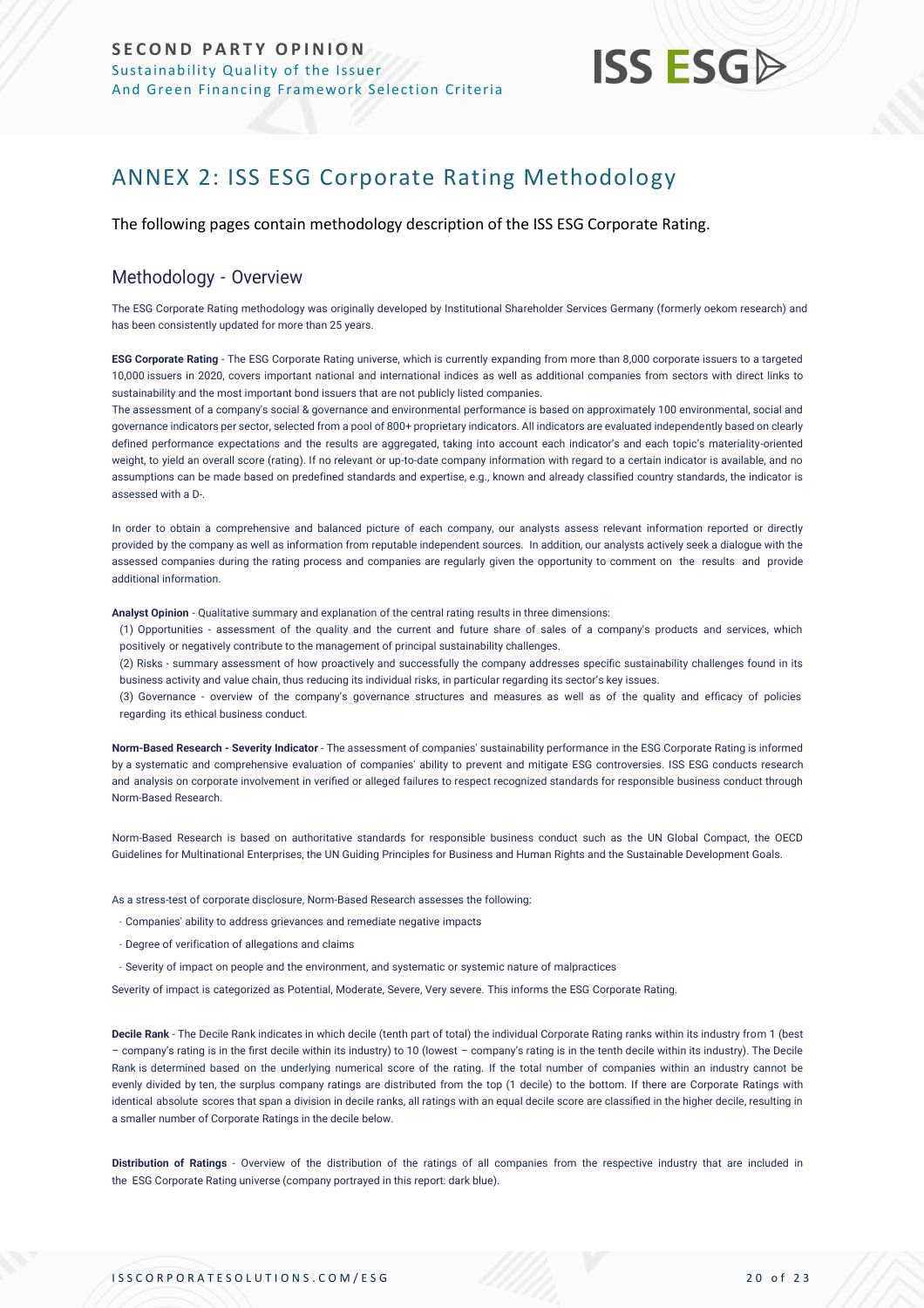## **ISS ESG**

**Industry Classification** - The social and environmental impacts of industries differ. Therefore, based on its relevance, each industry analyzed is classified in a Sustainability **Matrix** 

Depending on this classification, the two dimensions of the ESG Corporate Rating, the Social Rating and the Environmental Rating, are weighted and the sector-specific minimum requirements for the ISS ESG Prime Status (Prime threshold) are defined (absolute best-in-class approach).



**Industry Leaders** - List (in alphabetical order) of the top three companies in an industry from the ESG Corporate Rating universe at the time of generation of this report.

**Key Issue Performance** - Overview of the company's performance with regard to the key social and environmental issues in the industry, compared to the industry average.

**Performance Score** - The ESG Performance Score allows for cross-industry comparisons using a standardized best-in-class threshold that is valid across all industries. It is the numerical representation of the alphabetic ratings (D- to A+) on a scale of 0 to 100 with 50 representing the prime threshold. All companies with values greater than 50 are Prime, while companies with values less than 50 are Not Prime. As a result, intervals are of varying size depending on the original industry-specific prime thresholds.

**Rating History** - Development of the company's rating over time and comparison to the average rating in the industry.

**Rating Scale** - Companies are rated on a twelve-point scale from A+ to D-:

A+: the company shows excellent performance.

D-: the company shows poor performance (or fails to demonstrate any commitment to appropriately address the topic).

Overview of the range of scores achieved in the industry (light blue) and indication of the grade of the company evaluated in this report (dark blue).

**Sources of Information** - A selection of sources used for this report is illustrated in the annex.

Status & Prime Threshold - Companies are categorized as Prime if they achieve/exceed the sustainability performance requirements (Prime threshold) defined by ISS ESG for a specific industry (absolute best-in-class approach) in the ESG Corporate Rating. Prime companies are sustainability leaders in their industry and are better positioned to cope with material ESG challenges and risks, as well as to seize opportunities, than their Not Prime peers. The financial materiality of the Prime Status has been confirmed by performance studies, showing a continuous outperformance of the Prime portfolio when compared to conventional indices over more than 14 years. Metric. The interest of transparence of the static organisms for the static organisms of the static organisms of the static organisms of the static organisms of the static organisms of the static organisms of the static or

**Transparency Level** - The Transparency Level indicates the company's materiality-adjusted disclosure level regarding the environmental and social performance indicators defined in the ESG Corporate Rating. It takes into consideration whether the company has disclosed relevant information regarding a specific indicator, either in its public ESG disclosures or as part of the rating feedback process, as well as the indicator's materiality reflected in its absolute weight in the rating. The calculated percentage is classified in five transparency levels following the scale below.

- 0% < 20%: very low
- 20% < 40%: low

40% - < 60%: medium

- 60% < 80%: high
- 80% 100%: very high

For example, if a company discloses information for indicators with a cumulated absolute weight in the rating of 23 percent, then its Transparency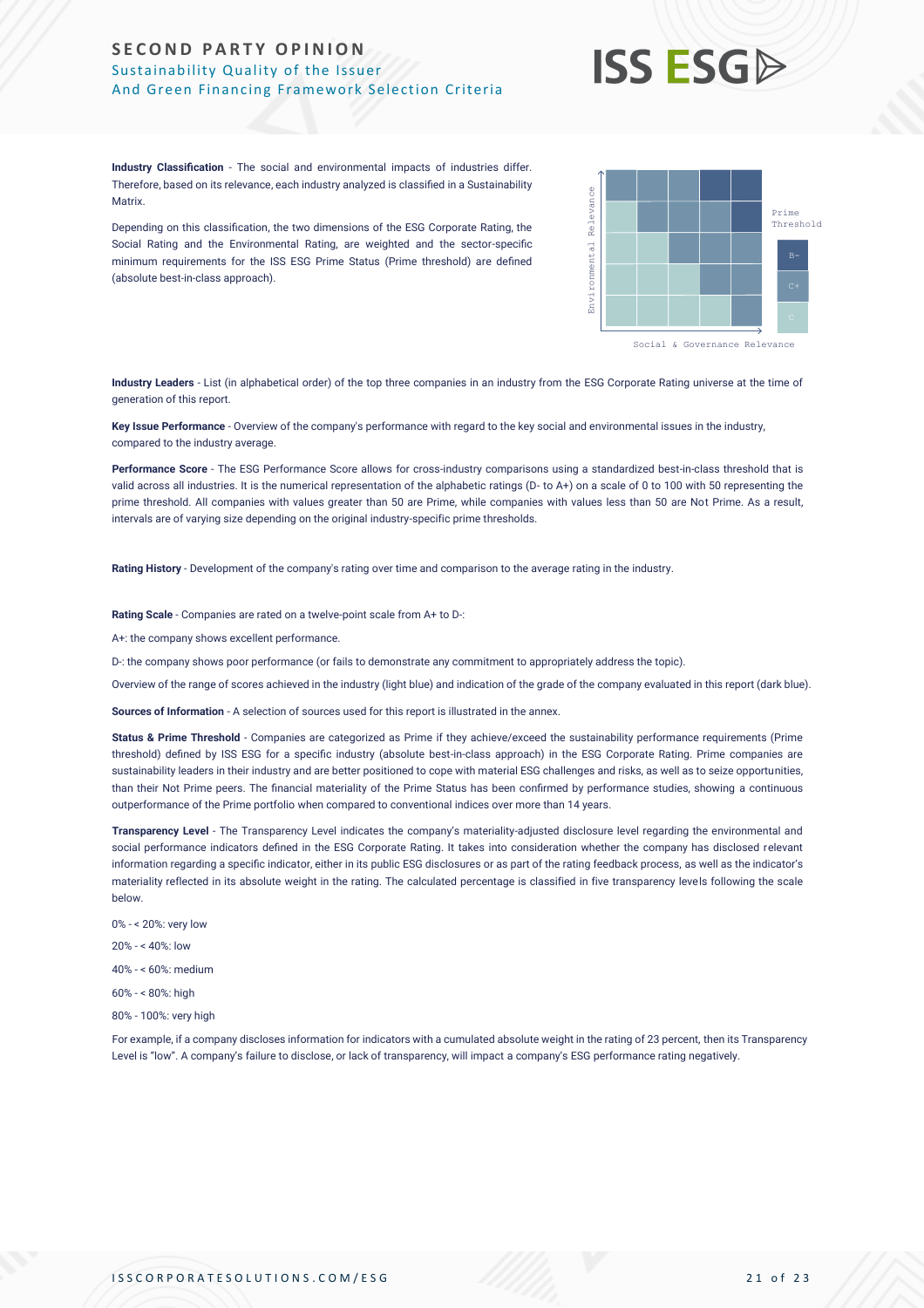

## <span id="page-21-0"></span>ANNEX 3: Quality management processes

## **SCOPE**

DS Smith commissioned ISS ESG to compile a Green Financing Framework SPO. The Second Party Opinion process includes verifying whether the Green Finance Framework aligns with the ICMA Green Bonds Framework and to assess the sustainability credentials of its Selection Criteria, as well as the issuer's sustainability strategy.

## **CRITERIA**

Relevant Standards for this Second Party Opinion

- ICMA Green Bonds Principles and Green Loans Principles
- **ISS ESG Key Performance Indicators relevant for Use of Proceeds categories selected by the issuer**

## ISSUER'S RESPONSIBILITY

DS Smith's responsibility was to provide information and documentation on:

- **Framework**
- **Eligibility criteria**
- Documentation of ESG risks management

## ISS ESG's VERIFICATION PROCESS

ISS ESG is one of the world's leading independent environmental, social and governance (ESG) research, analysis and rating houses. The company has been actively involved in the sustainable capital markets for over 25 years. Since 2014, ISS ESG has built up a reputation as a highly reputed thought leader in the green and social bond market and has become one of the first CBI approved verifiers.

ISS ESG has conducted this independent Second Party Opinion of the Green Financing Framework to be issued by DS Smith based on ISS ESG methodology and in line with the ICMA Green Bond Principles.

The engagement with DS Smith took place in February 2022.

## ISS ESG's BUSINESS PRACTICES

ISS has conducted this verification in strict compliance with the ISS Code of Ethics, which lays out detailed requirements in integrity, transparency, professional competence and due care, professional behaviour and objectivity for the ISS business and team members. It is designed to ensure that the verification is conducted independently and without any conflicts of interest with other parts of the ISS Group.